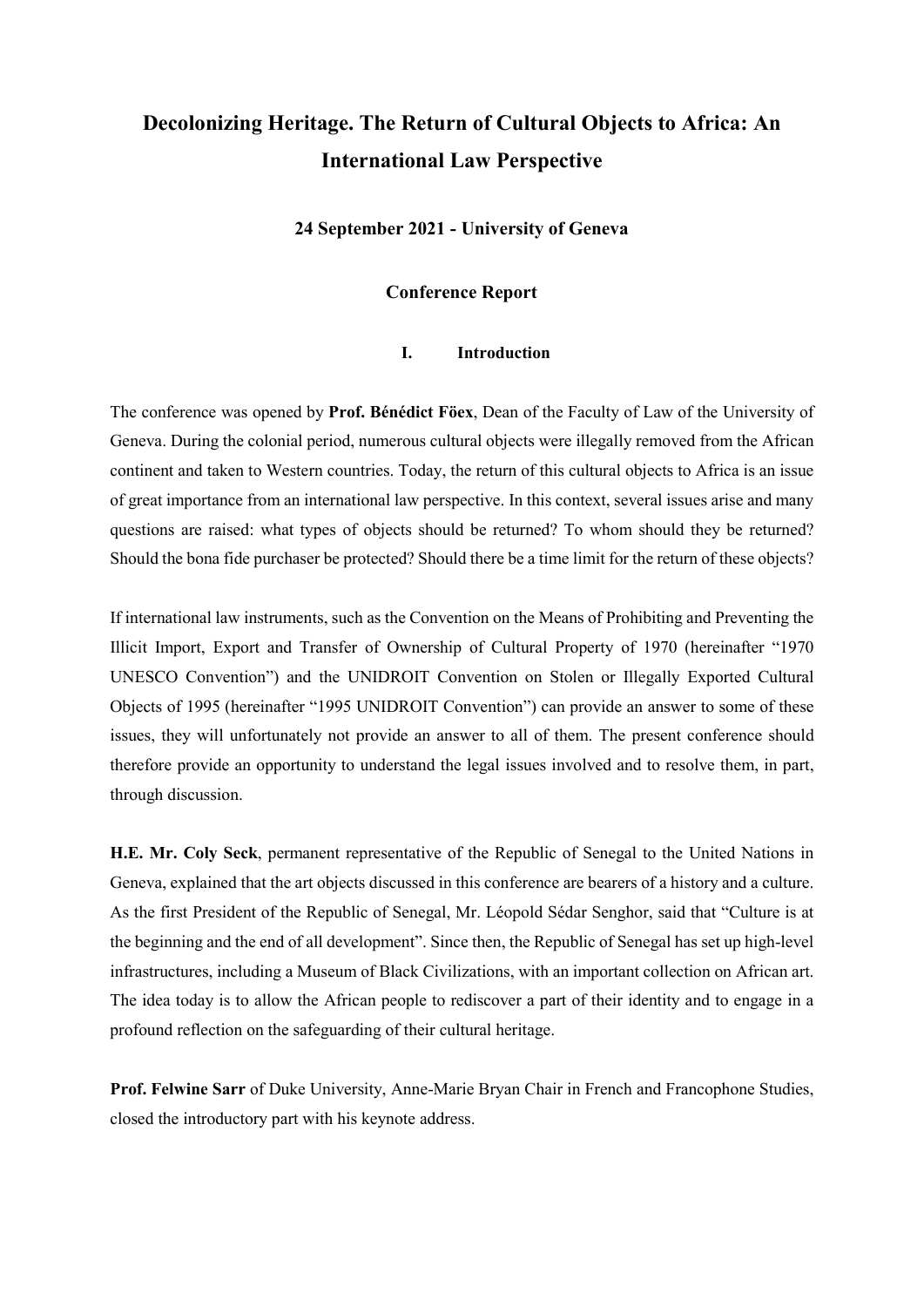In November 2018, Prof. Sarr and Prof. Bénédicte Savoy delivered the "Report on the Restitution of African Cultural Heritage. Towards a New Relational Ethic" (hereafter "Sarr/Savoy Report"), a study commissioned by the President of the French Republic, Mr. Emmanuel Macron, following his announcement in Ouagadougou on 28 November 2017 that he wanted to return African art objects looted during the colonial period that are in French museums. The publication of the Sarr/Savoy Report opened an important debate in Europe and Africa on the issue of the return of colonial objects to African countries. Prof. Sarr, however, recalled that this issue is not new and that requests for restitution have already taken place long before. Unfortunately, with the exception of a few cases, these requests have often remained unheeded. The latest was Benin's request in 2016 to France. Although admitting the legitimacy of Benin to obtain the restitution, France refused it, invoking the principle of inalienability. Thus, the question of restitution is a complex issue involving political, symbolic, philosophical and relational considerations.

Prof. Sarr raised the question of the role that cultural heritage can play for African youth in a context of reconstruction of the continent. According to him, reappropriating one's history allows one to develop a new imagination of the future, to rebuild one's self-esteem and to be part of a long tradition of creativity and creation of meaning. In other words, the restitution of these works would allow the African people to recover part of their memory and identity and would open up spaces for young Africans to create, imagine and reinvent African societal and political spaces. As the historian Lynn Hunt has said, "Historical truth is never free from threats". It is therefore important to understand the context in which African cultural heritage was plundered and transferred to Europe. Thus, a work of reappropriation of this past by the African populations is necessary. In this context, the work of memory functions as a key element of reconstruction. The return of emblematic objects can play a role in this process.

Another issue is the translocation and transformation of African colonial objects. As these objects have long been absent from their countries of origin and have undergone several successive processes of resemantization, it is questionable whether they will be able to regain a place in their original societal environment. Moreover, these places of origin have often themselves undergone profound changes. How then can we return these objects to their former meaning and function without neglecting the fact that they have been remodelled for more than a century at the semantic, symbolic and epistemological levels? Sometimes it will be necessary to reinvest them with a new social function, to re-socialize them. The idea is therefore not to return the "same" object, but another "same". In communities where these objects have continued to live through rituals and traditions, they can easily find a function (even if reinvented). On the other hand, in communities where the memory has been erased, this work of resocializing the objects will be more difficult.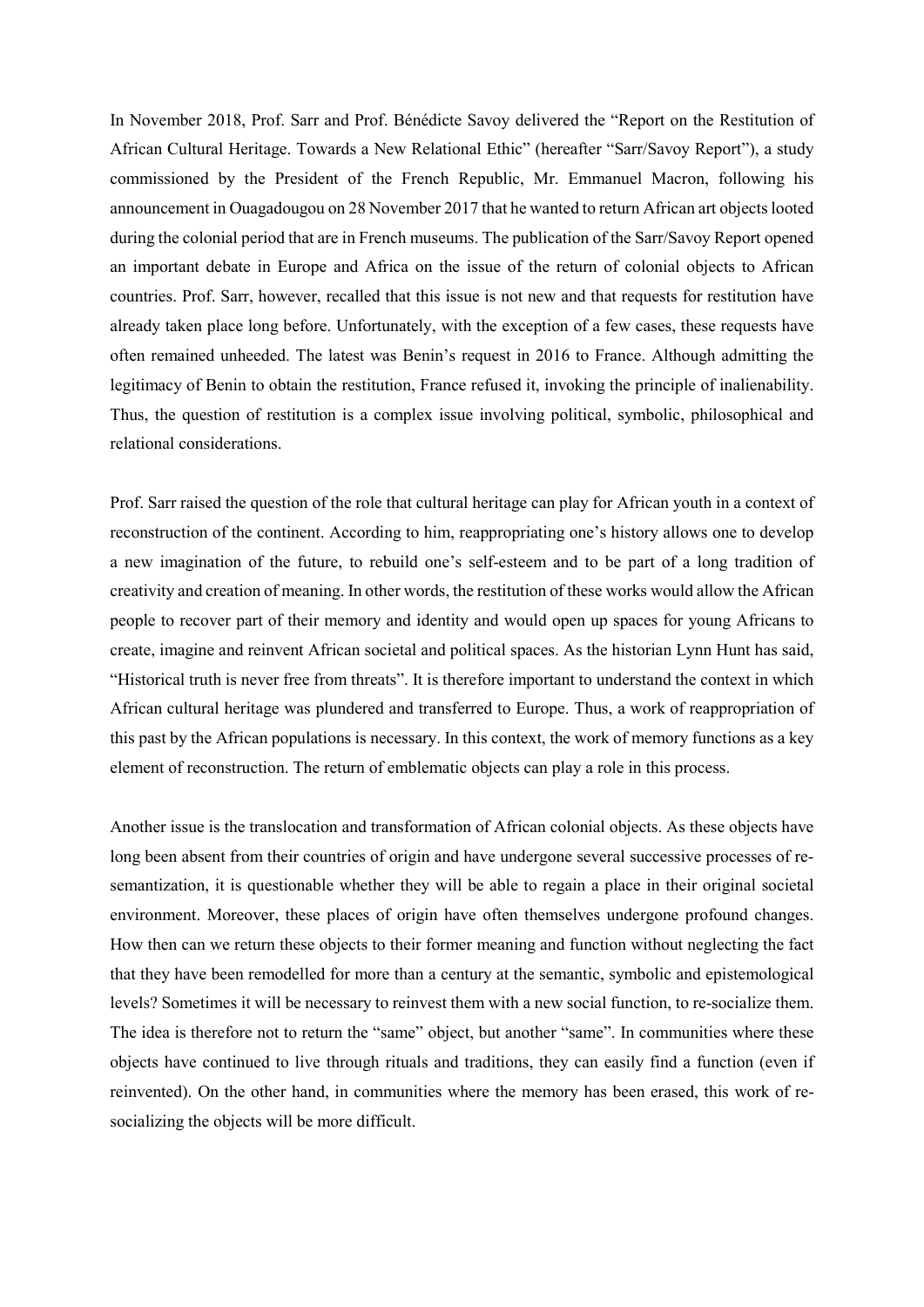African countries will thus have to perform a double task: (1) reconstitute their memory and (2) reinvent their cultural heritage, through the re-semantization and re-socialization of returned objects. Africans will have to define their own notion of cultural heritage and the re-socialization of African colonial cultural objects will have to be done in different configurations through dissemination in the social space (universities, museums, art centers, schools, in the heart of communities, etc.). In this respect, the role of the museum should also be rethought.

Prof. Sarr also evoked the fact that for many African communities, the objects demanded are animated subjects, mediators between different orders of reality, and not simple material objects. Thus, in some African societies, statues also die and some masks are buried after a few years of life and then reproduced in order to keep their vital influx. They are thus the expression of the continual mutation called life. The need for periodic repair is thus inscribed in their identity.

Finally, Prof. Sarr pointed out that the question of these objects as material traces of history has been at the heart of the debates on the restitution of African cultural heritage. But what about intangible traces (songs, stories, etc.)? These traces cannot be looted, but they can still be lost. Nevertheless, it is true that colonial violence has focused on the materiality of objects. Immateriality seems, in part, to have escaped this violence. It is therefore through these immaterial traces and their transmission that the substratum of African culture has survived and has been propagated from generation to generation.

To conclude, Prof. Sarr explained that these objects, products of the relational history between Europe and Africa, are today ready to serve as mediators of a new relational ethic between the two continents through exchange and, why not, through loans between museums.

### **II. The challenges of returning cultural objects**

The first panel was chaired by H.E. Kadra Ahmed Hassan, Permanent Representative of the Republic of Djibouti to the United Nations, who introduced the four speakers.

#### **A. The African Union: policy and action for the return of cultural objects**

**H.E. Dr. Namira Negm**, Legal Advisor and Director of the Office of Legal Affairs of the African Union (AU), was the first speaker in tis panel. She began by pointing out that the importance of preserving African culture and heritage has been demonstrated by the AU through various key decisions and strategies such as the 1980-2000 Lagos Plan of Action and the 2063 AU Agenda. In addition, the Organisation of African Unity and the AU (OAU/AU) have adopted various legal instruments that emphasise the importance of art, culture and heritage. These include the 1978 Cultural Charter of Africa, which calls for the legal protection of African cultural heritage and for African States to take steps to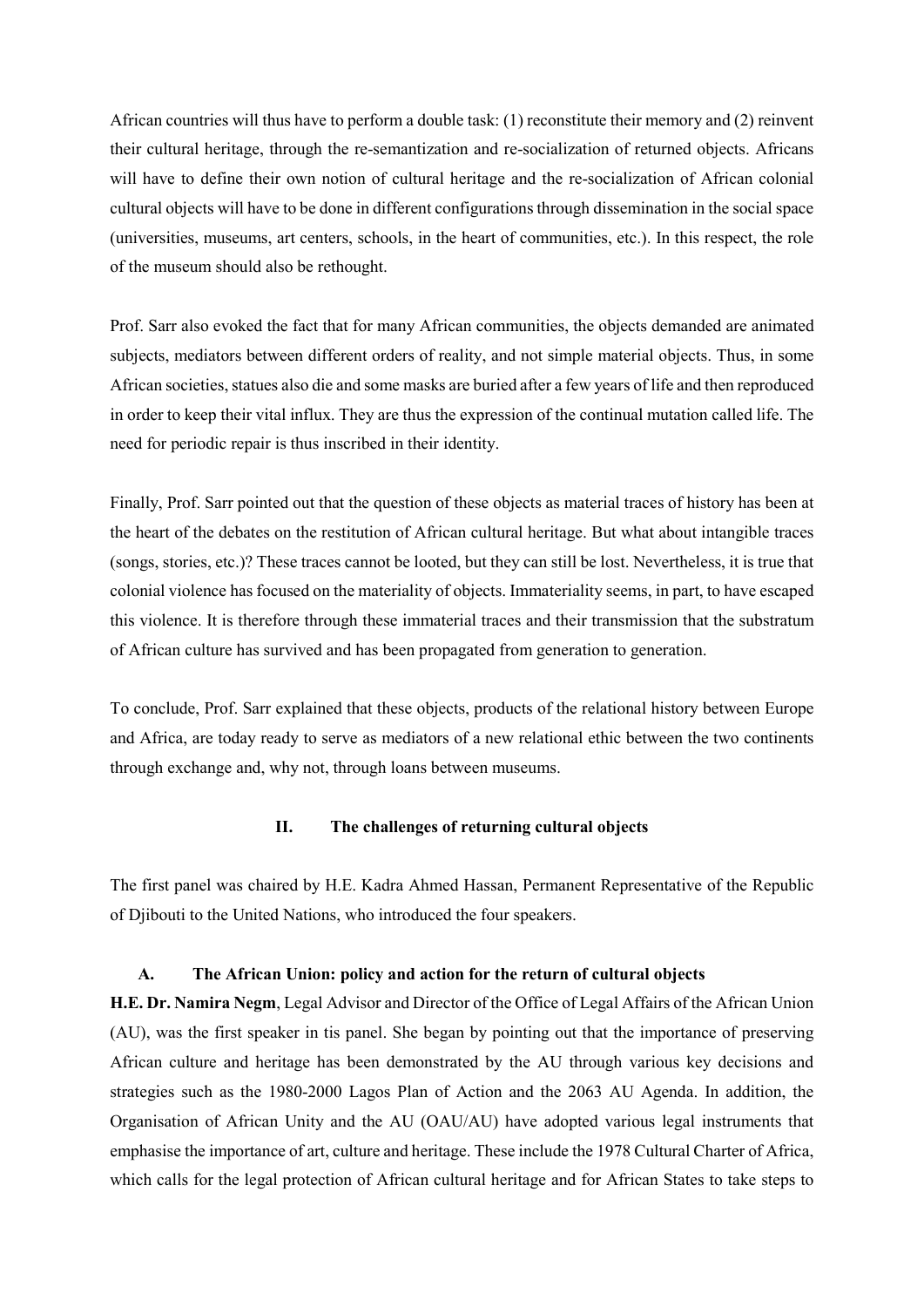stop the looting. The Charter for African Cultural Renaissance, adopted in 2006, is another legal instrument whose Article 26 provides that African States should take the necessary measures to stop the looting of and illicit trafficking in African cultural objects and to obtain restitution of cultural objects. However, this Charter does not specify which measures are to be taken in concrete terms. In this regard, there is also the Statute of the African Audiovisual and Film Commission adopted in 2019 and the AU Model Law on the Protection of Cultural Property and Heritage of 2018. The latter applies to the protection and preservation of cultural heritage items in AU member states, based on the model of the 1970 UNESCO Convention. Article 27 of the AU Model Law provides African States with the means to seek the restitution of stolen or illicitly exported movable cultural objects at any time and against anyone (even a bona fide purchaser). Unfortunately, several of the above-mentioned legal instruments expressly recognize that many African cultural objects were looted and removed from the African continent under the colonial rules in force at the time. According to the Sarr/Savoy Report, 90-95% of African cultural heritage is still held outside the African continent today.

Despite all the legal instruments in place, it is very difficult to secure the return of colonial objects to Africa. Many Western museums have refused to return pieces on the grounds that these will not be well preserved in African states. Several States and private auction houses have also refused to cooperate with diplomatic requests from African States to have their looted cultural objects returned.

Specific challenges include the fact that AU legal instruments (notably the 2006 AU Charter, which has limited provisions and is not yet in force, and the AU Model Law) do not provide a binding legal basis, but rather a guide for States to adopt national legislation. Second, the burden of proof for looting still lies with the claimants, complicating the restitution process since the claimed objects are located in Western states. In addition, some Western museums claim that many African States do not have the security guarantees necessary to prevent looting of the objects forming part of their collections and of the recovered objects if returned. Thus, the difficulty of return is also seen to be related to considerations of capacity and financial resources. Another challenge is that experts are needed for each art period to determine whether or not the requested pieces are from the colonial times. Finally, ensuring the authenticity of the pieces at a time when the replica market is booming is a daunting exercise to add to the already existing challenges of return requests.

In conclusion, H.E. Negm noted that the current AU legal framework for the return of colonial cultural objects is not yet strong enough to meet the challenges faced by African States seeking the return of their cultural objects. She therefore proposes to launch more programs to secure the return of African cultural objects, to reverse the burden of proof in favour of the claimant (so that the defendant has to prove that the object was acquired legally, as is already the case with illicit organized crime activities),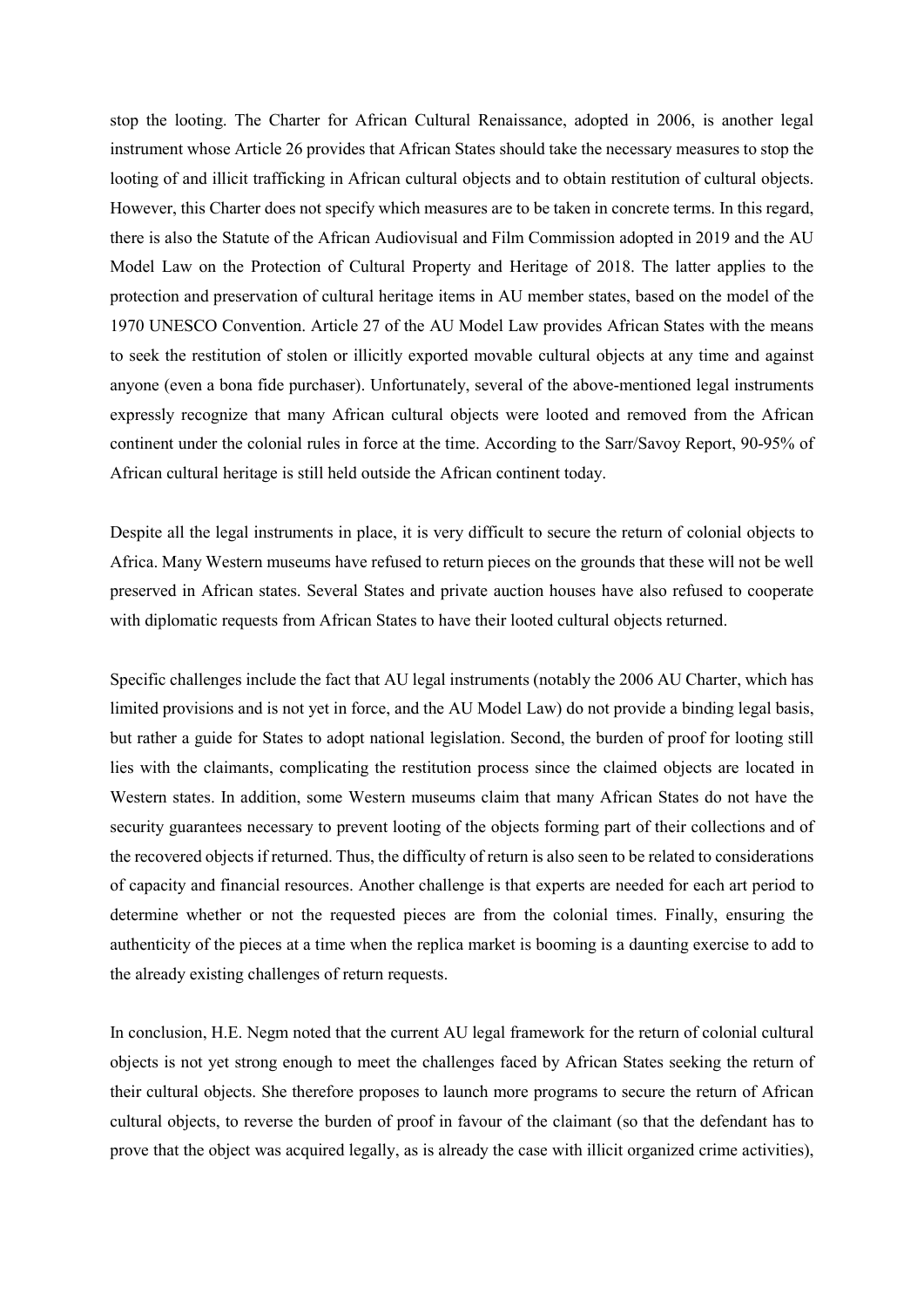and to establish genuine international cooperation among States to secure the return of colonial objects to Africa.

# **B. The unfinished agenda of decolonization in relation to the return of cultural objects removed during the colonial period: policy and practice of African States**

According to **Mr. George Abungu**, a consultant and fellow at the Stellenbosch Institute for Advanced Study, heritage is important because it is about people and reflects cultural diversity. Therefore, sharing heritage is a necessary condition for the creation of an international partnership as advocated by UNESCO. However, sharing is not possible when property is acquired by force. Furthermore, heritage is linked to national identity and is therefore of even greater importance in the territory where it originates. Africans "live their heritage", which should not only be confined in museums (be they Western or African).

Mr. Abungu returned to historical truths such as the looting and theft of African cultural objects. This problem belongs both to the past and the present, as the illicit trafficking of cultural objects continues to this day. Westerners have so far justified looting and plundering by saying that they wanted to learn about African culture and teach it to others. Today, demands for return are intended to redress some of the historical injustices of colonialism.

Despite restitution policies, legislation, and practices, many African countries still do not have an appropriate legal framework and policies in place to specifically address the return of their cultural objects. Furthermore, there is still too often a lack of ratification of the relevant international instruments (i.e., the 1970 UNESCO Convention and the 1995 UNIDROIT Convention) by African states. This is regrettable since the integration of these conventions by African States into their domestic legal systems constitutes one of the main tools for ensuring the return of colonial cultural objects.

The claims by many African States of their looted cultural heritage is not a new phenomenon, but rather a movement that began even before the decolonization process. Some objects have been returned to African states, notably by Germany, the United States, Switzerland, and France, but always on an ad hoc basis according to political motivations.

President Macron's proclamation in Ouagadougou was innovative in that it moved the subject of the return of African cultural objects away from political rhetoric and academic dialogue and into the legal sphere. Governments are now looking at what needs to be done to ensure a successful return and what conditions are required to do so.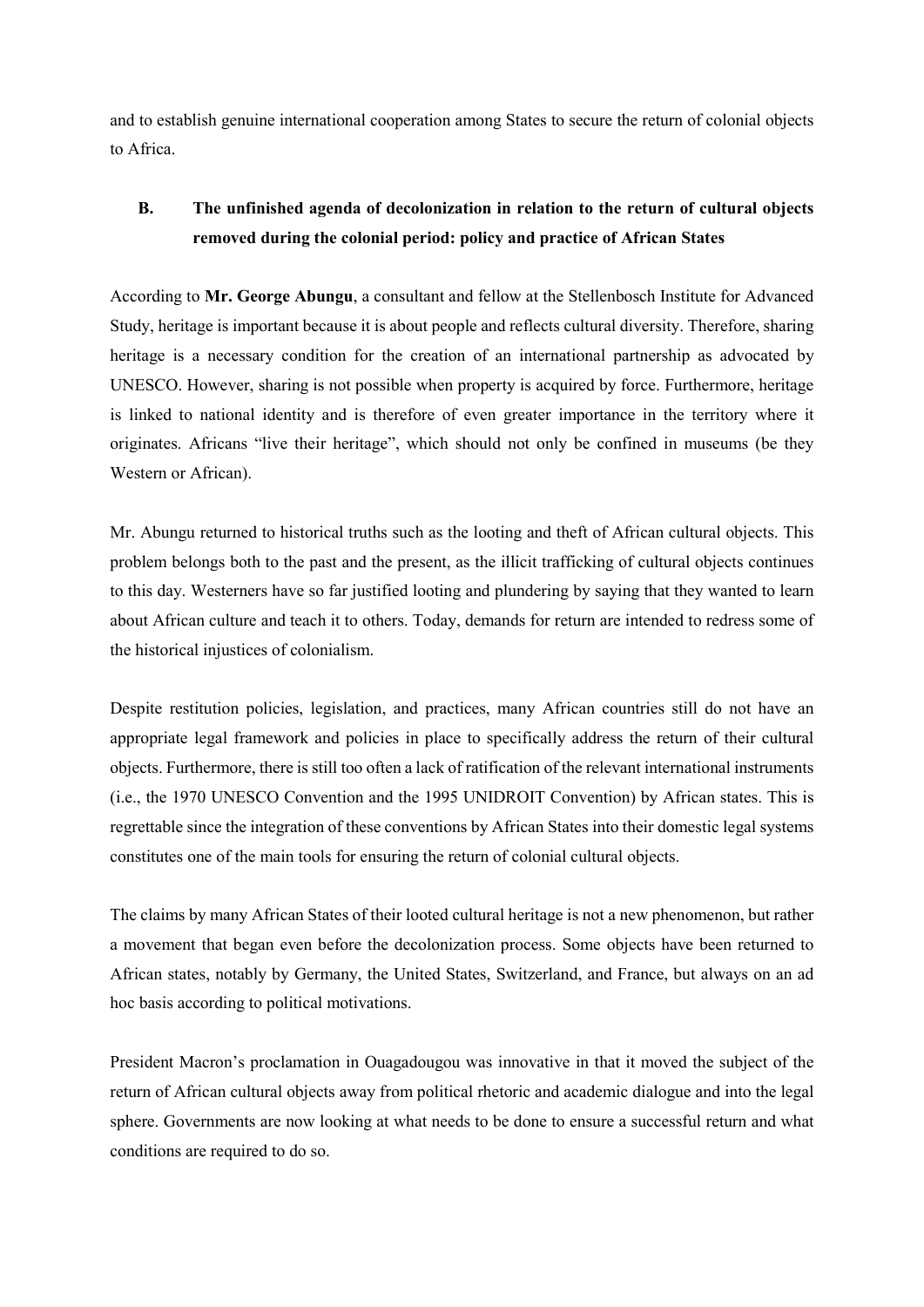At the continental level, the AU has now recognized that culture, heritage and the arts are essential to the development of the African continent and has identified illicit trafficking as a threat that needs to be urgently addressed. An AU Model Law on the Protection of Cultural Property and Heritage is being developed to assist African countries in adopting relevant laws and putting in place appropriate policies to combat illicit trafficking in cultural objects and promote arts, culture and heritage for sustainable development. The Economic Community of West African States (ECOWAS) also addresses this issue. African governments are encouraged by UNESCO to ratify the 1970 UNESCO Convention. Through this convention and the 2015 UNESCO Recommendation concerning the Protection and Promotion of Museums and Collections (hereinafter "2015 UNESCO Recommendation"), States parties seek to strengthen their institutional and legal frameworks, obtain assistance in preparing and submitting standard forms to the UNESCO Intergovernmental Committee for the Promotion of the Return of Cultural Property to its Countries of Origin or its Restitution in Case of Illicit Appropriation (ICPRCP), create a national inventory of protected public and private cultural objects, and conduct preventive conservation of cultural objects kept in museums.

#### **C. The 1995 UNIDROIT Convention and colonial heritage**

The third presentation of this panel was given by **Ms. Marina Schneider**, Senior Legal Officer and Treaty Depositary at UNIDROIT, who introduced the 1995 UNIDROIT Convention, the only international instrument entirely devoted to the issues of restitution of stolen cultural objects and return of illicitly exported cultural objects. According to Article 5 of the 1995 UNIDROIT Convention, the return of illicitly exported cultural objects is possible in case of violation of State legislation prohibiting export and significant harm to one of the interests listed in Chapter 3. It should also be noted that this Convention provides special protection for archaeological objects used in a traditional or ritual manner by a tribal or indigenous community. Thus, it is not only the financial value of the object that is decisive for requesting its return, but also its importance for a community.

Ms. Schneider recalled that it is important to have an international legal instrument that offers uniform solutions in the matter of return, as proposed by the 1995 UNIDROIT Convention, all the more so when national laws on the subject diverge. In other words, it is not acceptable that the return depends on the national legislation of the place where the object is located, especially since looters and traffickers, know how to select the regimes that will be more favourable to them.

The 1995 UNIDROIT Convention does not apply retroactively. According to Article 28 of the Vienna Convention on the Law of Treaties (hereinafter "Vienna Convention"), the provisions of a treaty do not bind a party in respect of events occurring prior to its entry into force for that party, unless a different intention is apparent from the treaty itself or is otherwise established. It is clear from the Preamble, as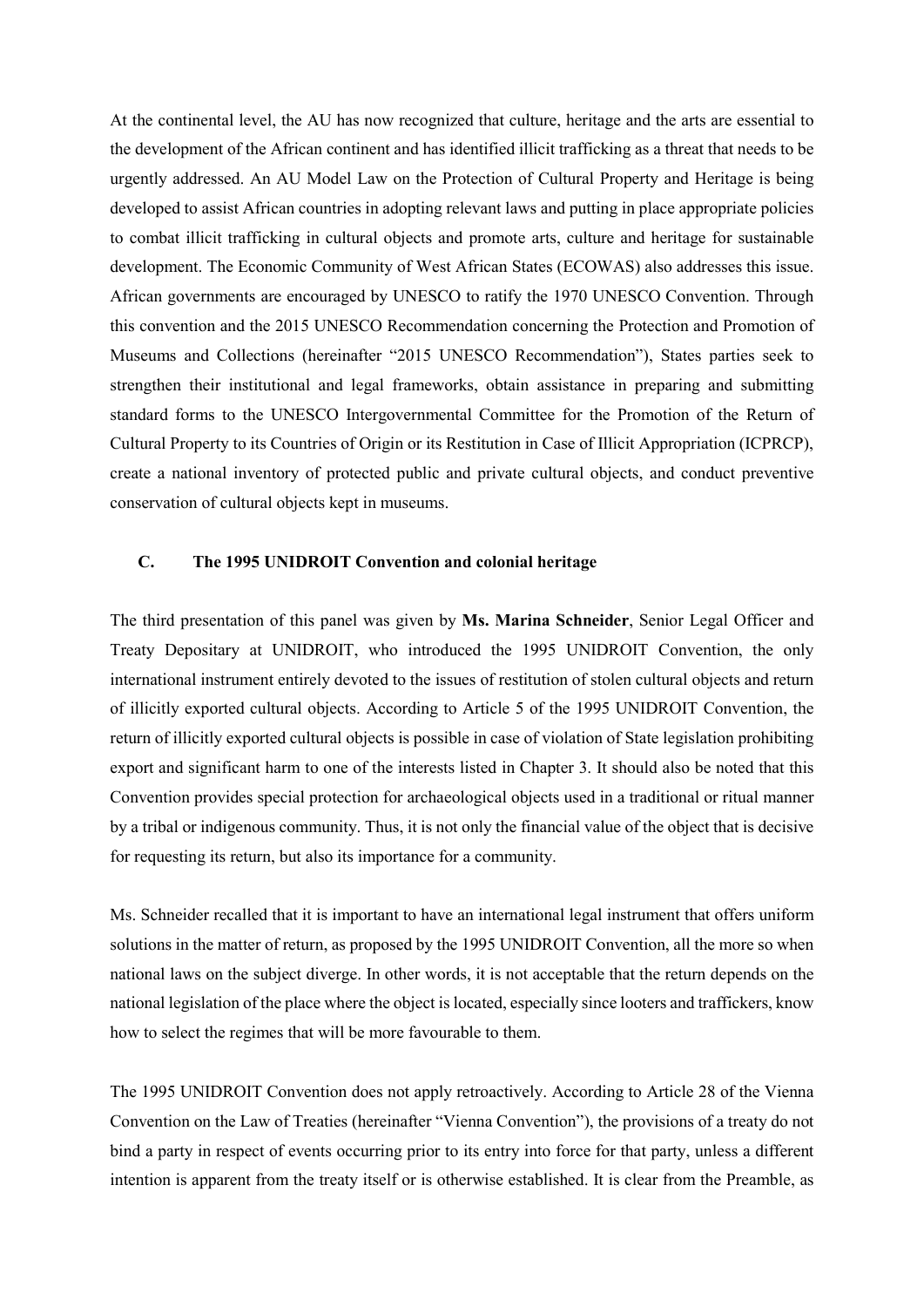well as from Article 10 of the 1995 UNIDROIT Convention, that the latter applies only to cases where a cultural object has been illegally exported after the entry into force of the Convention in respect of the requesting State and the requested State. Nevertheless, the Preamble states that the 1995 UNIDROIT Convention establishes only common minimum legal rules and it follows from Article 9 that Contracting States remain free to apply more favourable rules for the return of cultural objects.

However, non-retroactivity does not mean non-legitimacy in making return requests. The preamble expressly states that "in no way [the 1995 UNIDROIT Convention] confers any approval or legitimacy upon illegal transactions of whatever kind which may have taken place before the entry into force of the Convention". Moreover, according to Article 10, the Convention does not limit the right of States and natural persons to avail themselves of other actions. African States are therefore perfectly entitled to make claims for the return of colonial objects.

If the 1995 UNIDROIT Convention does not apply retroactively, then one may ask how it is relevant to the return of cultural objects looted in Africa during the colonial period. In the words of the Sarr/Savoy Report, it is a question of guaranteeing the durability of restitutions and reinforcing the fight against illicit trafficking.

States must therefore develop two parallel actions: reflect on a strategy and policy for the restitution of objects looted during the colonial period (notably by creating a legal relationship in which both parties are motivated by the desire to obtain mutual cultural benefits) and prevent the theft or illicit export of cultural objects that are still in the country.

Ms. Schneider pointed out the imbalance that exists with regard to requests for return from EU member States to each other and from African countries to EU member States. Indeed, the EU member States have, for years now, developed an effective system for restitution and return requests between them (e.g. Directive 2014/60). Unfortunately, these regulations only apply within the EU, with the result that requests for the return of cultural heritage from African States to EU member States are often not met (notably due to the principles of protection of the bona fide purchaser and the principle of territoriality of public laws).

Ms. Schneider also outlined several reasons why African States should ratify the 1995 UNIDROIT Convention. First, the 1970 UNESCO Convention (to which seventeen African States are not yet party) has weaknesses in certain aspects of private law. Second, the 2014 study on the development of cooperation activities between the EU and Africa on cultural objects indicates that the non-ratification of the 1995 UNIDROIT Convention by African States already party to the 1970 UNESCO Convention would discredit their membership of the latter. Third, the Sarr/Savoy Report argues that the 1995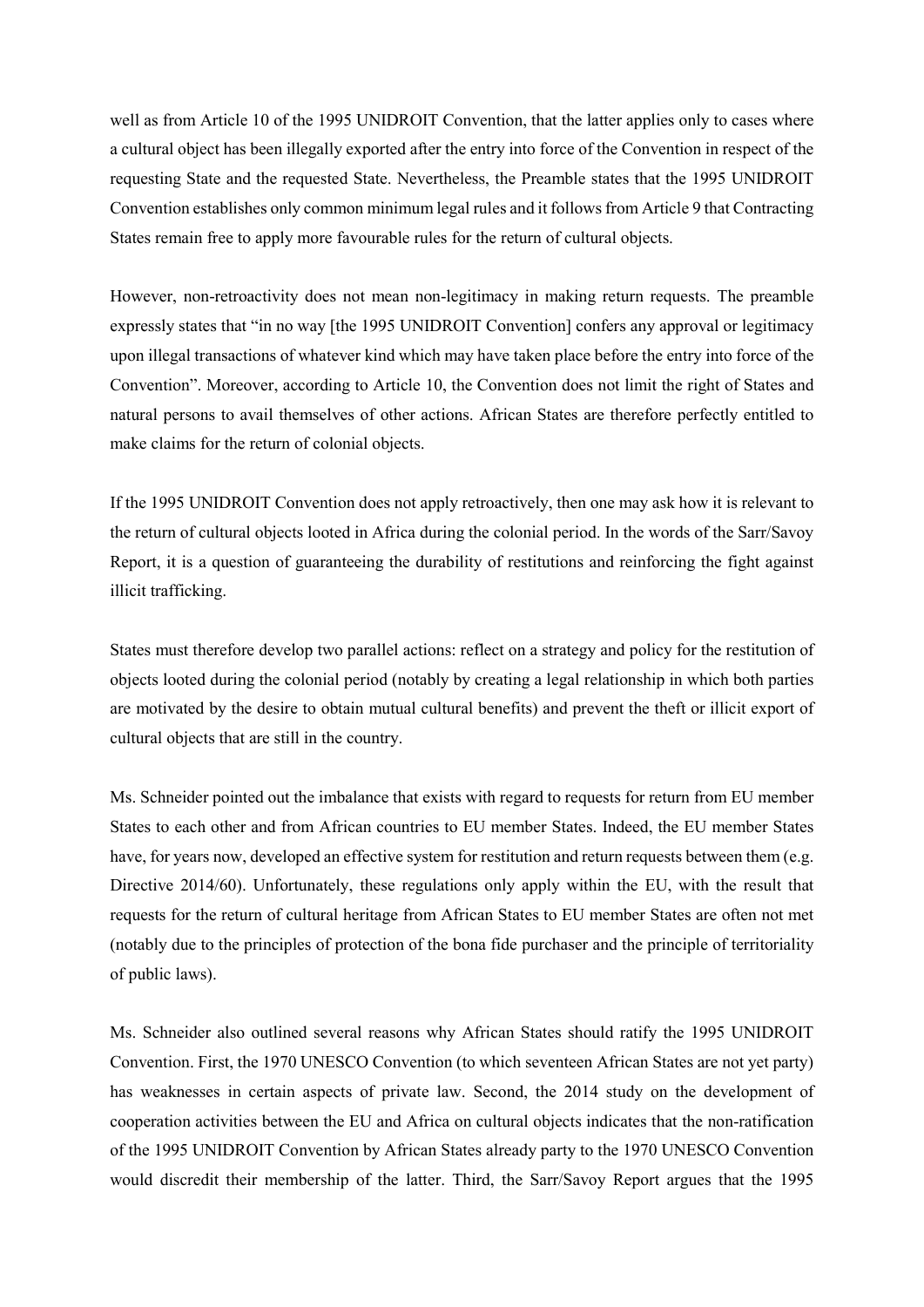UNIDROIT Convention is the only instrument that could redress the current imbalance between the EU and Africa. Its ratification by African States would put restitution on a sustainable footing, not least because Directive 2014/60 has itself drawn heavily on the 1995 UNIDROIT Convention (it now provides for a time limit for initiating return proceedings, has shifted the burden of proof in favour of the claimant, and has incorporated due diligence criteria into its text). EU member States would therefore no longer be able to justify the application among themselves of mechanisms that they deny to other countries, even though both are parties to instruments that have the same objective, namely facilitating the return of illegally exported cultural objects. Fourth, the 1995 UNIDROIT Convention has also had an impact on those States that have not ratified it, such as the Netherlands, Switzerland and Germany. Finally, ECOWAS, which has adopted a 2019-2023 action plan for the restitution of African cultural objects to its countries of origin, has recommended that African States ratify the 1970 UNESCO Convention, as well as the 1995 UNIDROIT Convention (to which twelve African States are already parties and three signatories).

In conclusion, Ms. Schneider quoted an Ethiopian proverb that "[o]ne cannot build a house for last year's summer", meaning that States must adopt an effective legal framework as soon as possible for the return of illicitly exported cultural objects.

#### **D. The return of colonial objects and international law**

**Dr. Alessandro Chechi** of the University of Geneva presented the question of the return of colonial objects from the perspective of international law. He started by reviewing the historical context of the illicit export of African cultural objects during the colonial era and recalled that colonialism was also a matter of looting of cultural heritage. This looting and illicit appropriation took place during military operations, private scientific expeditions, missionary collections, donations, purchases or barters.

Then, Dr. Chechi explained that the notion of civilization is central to understanding the role that international law played during the colonial era. Indeed, as David Lowenthal said in 1997, "European mandates to plunder stemmed from the common view that their Christian and scientific legacy was immeasurably superior to the barbarous customs of others". This racist and dehumanizing vision of civilization was the real reason for the looting that took place during this period. In addition, a great part of the scientists and jurists of the time such as Francisco de Vitoria, Hugo Grotious or Emerich de Vattel were accomplices of these pillages. Moreover, the instruments and principles of international law (such as the prohibition on looting cultural objects) did not apply to non-European territories and their inhabitants.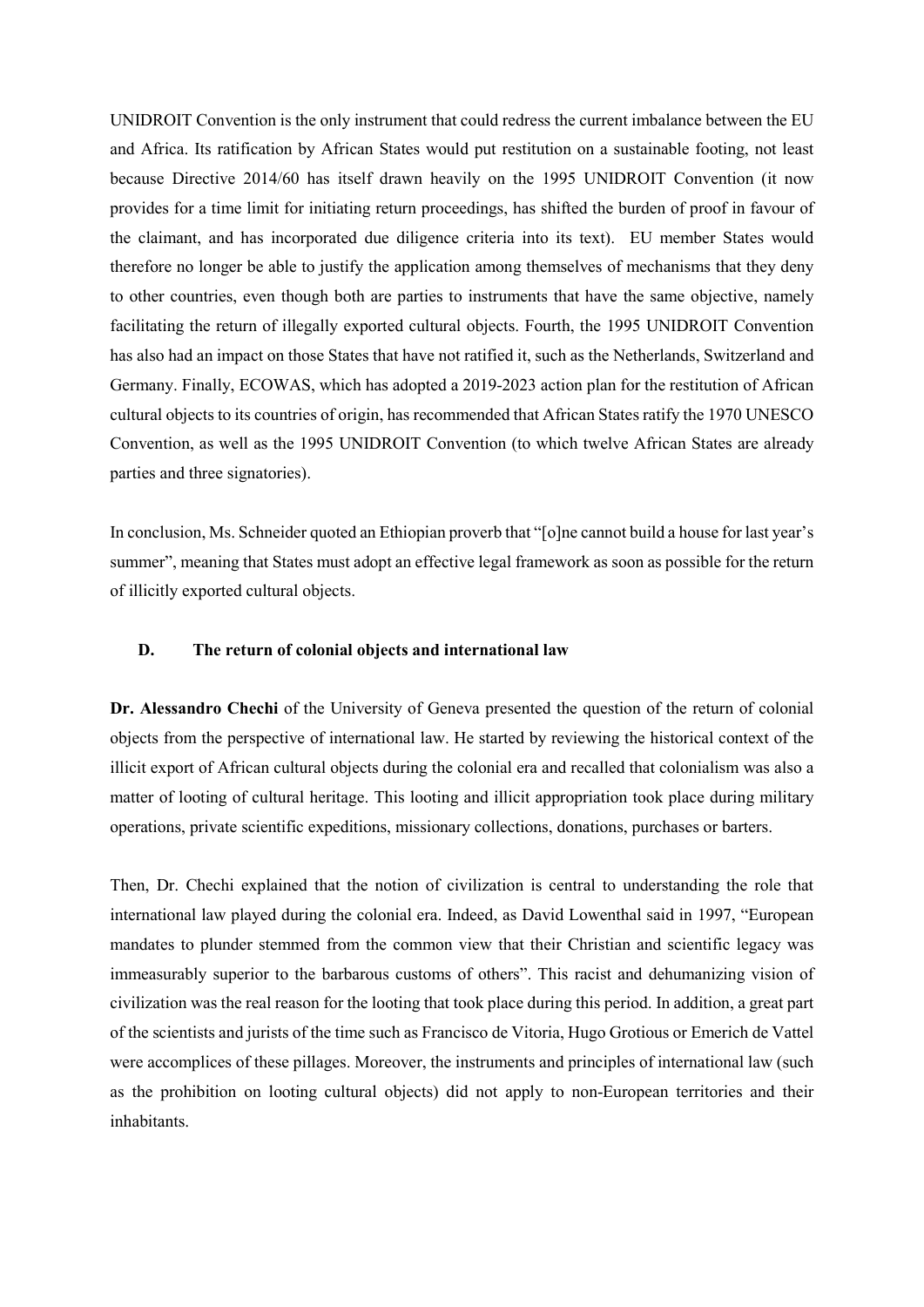Dr. Chechi then recalled the crux of the problem, which is the doctrine of inter-temporality, which provides that the facts are assessed according to the norms in force at the time they occurred. Dr. Chechi listed some of the tools of international law that should help in obtaining the return of colonial cultural objects. First of all, one can think of treaty law. For example, bilateral treaties can be adopted to facilitate the return of colonial objects, as was done between Italy and Ethiopia regarding the Aksum Obelisk. This possibility is envisaged by the 1995 UNIDROIT Convention and the 1970 UNESCO Convention. Secondly, one can think of the ICPRCP, which plays an important role as an advisory body and assists UNESCO Member States in resolving disputes that are not covered by existing non-retroactive treaties. It should also be noted that this Committee has recently been tasked with the mandate to resolve disputes through negotiation and mediation. The third innovative tool mentioned is the combined use of the prohibition of the use of force and the right to self-determination of peoples. These principles have been used together for the first time in the 2008 judgment of the Italian Consiglio di Stato in the Venus of Cyrene case, where the Italian court held that States have an obligation under customary international law to return all objects that were removed with the use of force during military occupation to allow (previously subjugated) peoples to enjoy their right to self-determination which includes the right to cultural heritage.

In conclusion, Dr. Chechi emphasized that international law offers various tools for dealing with African states' claims for return. However, all of these tools remain subject to the well-known public international law principle of State sovereignty. Thus, requests for return remain to this day subject to the consent and therefore the will of the States to which the requests are addressed.

#### **III. A panorama of practical solutions**

The second panel was chaired by Prof. Marc-André Renold.

#### **A. Cultural diplomacy and the decolonization of collections**

**Ms. Irina Bokova**, UNESCO Director-General from 2009 to 2017, was the first expert to speak. She began by stressing the importance of changing the narrative about African colonial history and mentioned, in this regard, the monumental project launched by UNESCO in 1964 on "The General History of Africa" aimed at remedying the widespread ignorance about the African past. She also recalled that the translation of "The General History of Africa" in the form of educational texts began during her tenure at UNESCO and continued with more in-depth research. She then listed several UNESCO initiatives to raise awareness about African cultural heritage, such as the adoption in 2012 of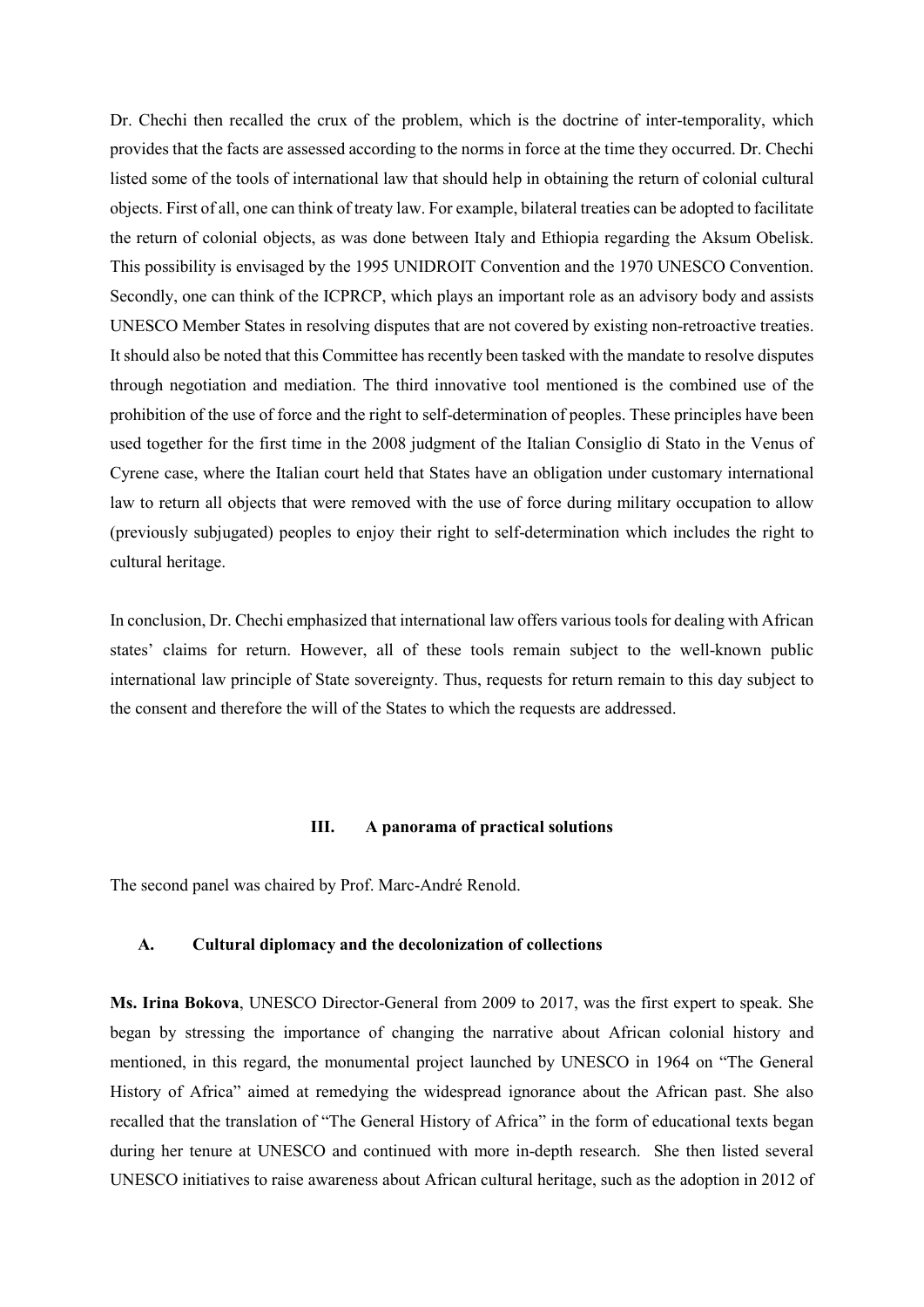the Periodic Report Action Plan for Africa (2012-2017), the launch in 2013 of the publication of Volume IX of "The General History of Africa", the proclamation in 2015 of African World Heritage Day every 5 May, and the 15th anniversary of the African Union (AU) in 2017. In a more global context, UNESCO has also sought to contribute to the efforts invested by different actors in the search for legal and/or political measures for the return of colonial cultural objects under conditions of asymmetry (as seen between the EU and Africa). UNESCO has also addressed the ethical aspects of the appropriation of heritage and cultural objects in a colonial context.

Ms. Bokova then focused on the legal framework that applies to the return of African colonial cultural objects, recalling that UNESCO is the legal guardian of six cultural conventions. Unfortunately, as mentioned earlier, these conventions are deficient, especially with regard to their implementation. Furthermore, UNESCO's member States do not have the will to create new legal instruments. Therefore, UNESCO is now trying to strengthen the existing legal framework in order to improve the implementation of the above-mentioned conventions, especially the very important 1970 UNESCO Convention. To this end, in June 2012, the Subsidiary Committee of the Meeting of States Parties to the 1970 UNESCO Convention was established, on the occasion of the Second Meeting of States Parties. Since then, the 1970 UNESCO Convention has been much more effective in combating the illicit import, export and trafficking of cultural objects. Ms. Bokova regrets, however, that several African States are not yet party to this Convention, which provides an important platform for inter-State cooperation on the return of cultural objects.

Ms. Bokova then turned to the issue of cultural diplomacy. Indeed, in parallel to the process of adopting the 1970 UNESCO Convention, another important political process took place, namely the creation, in 1978, of the ICPRCP, a permanent and independent body with the task of finding ways to facilitate bilateral negotiations between the States concerned for the restitution or return of cultural objects and to encourage them to conclude agreements to this effect. In 2010, the ICPRCP adopted the Rules of Procedure for Mediation and Conciliation. However, Ms. Bokova noted that once again, African countries are reluctant to submit their requests to this committee. Perhaps this is because the Committee does not have a long history of successfully resolved cases. Nevertheless, some successes can be cited, such as the return by Italy of the Aksum Obelisk to Ethiopia.

Finally, Ms. Bokova mentioned the 2015 UNESCO Recommendation and, in this context, the role of museums in the "decolonization" of cultural heritage. Indeed, in many African countries, one of the most important problems still encountered today is the destruction of museums and their collections. This is why UNESCO has been keen to work in these regions to (re)build museums, as was the case in Mali where UNESCO helped reopen the Timbuktu Municipal Museum. The Mali case had a big impact at the global level because it put cultural heritage at the top of the political agenda thanks to its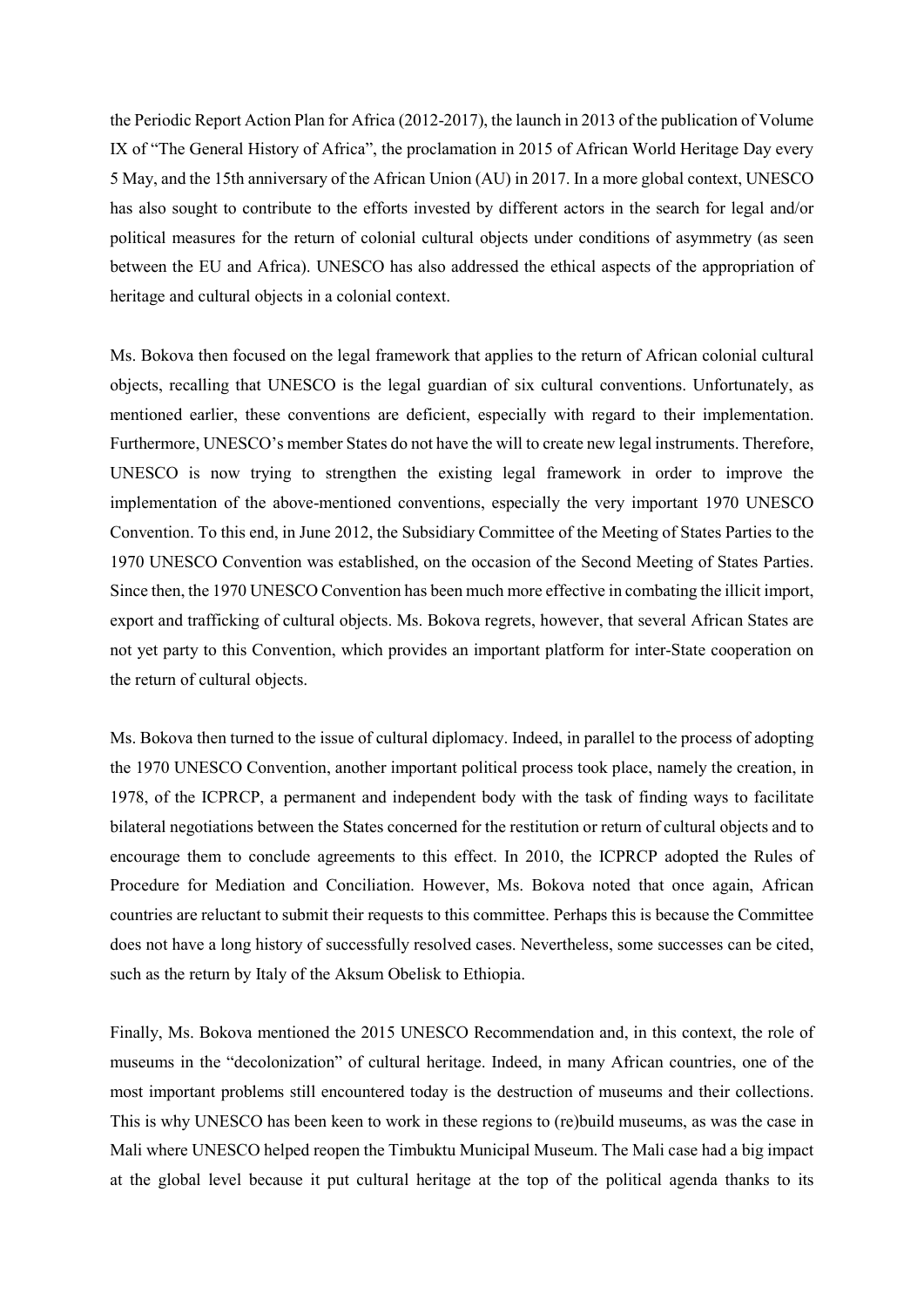importance for peace, security, national unity and identity. This case also sent a very strong signal that we cannot accept impunity for the plundering of cultural heritage. Today, the different agents working for the establishment of peace in the world are trained in the protection of cultural heritage. In addition, other events, such as those in the Middle East, have built a new approach to cultural heritage and led to the adoption by the United Nations Security Council of Resolution 2199 of February 2015, which condemns the destruction of cultural heritage and adopts legally binding measures to combat the illicit trafficking of antiquities from Iraq and Syria, and Resolution 2347 of May 2017, which condemns the illegal destruction of cultural heritage.

In conclusion, Ms. Bokova mentioned the immense impact of the Sarr/Savoy Report on subsequent policy decisions regarding requests for the return of cultural objects in different countries. This report has indeed encouraged States to find solutions for restitution. Finally, she quoted a sentence from the 1945 UNESCO Constitution that "a peace based exclusively upon the political and economic arrangements of governments would not be a peace which could secure the unanimous, lasting and sincere support of the peoples of the world, and peace must therefore be founded upon the intellectual and moral solidarity of mankind".

# **B. Dealing with collections from colonial contexts: recent developments in Germany**

The second presentation of this panel was given by **Dr. Robert Peters**, Senior Officer of the German Federal Foreign Office. Dr. Peters began by distinguishing four categories of objects that are treated differently from a legal point of view: cultural objects removed during armed conflicts, to which the 1954 Hague Convention applies; art looted during the Nazi era, to which the 1998 Washington Principles apply; illicitly exported cultural objects, to which the 1970 UNESCO Convention applies and for which the ICPRCP was created; and collections from colonial contexts. Only the latter category lacks its own international legal instrument. Indeed, the 1970 UNESCO Convention and the 1995 UNIDROIT Convention do not apply to cultural objects looted during the colonial period in Africa because of the principle of non-retroactivity. As for the ICPRCP, African States are reluctant to appeal to this Committee and only nine cases of return have been successful in forty years.

Inducing change always starts with establishing political will. On 14 March 2018 the governing parties in Germany adopted a Coalition Agreement in which it is expressed that the basis of the German democratic consensus includes Germany's recognition of, among other things, its colonial past. This document thus puts in writing, for the first time, Germany's recognition of its colonial past and its political will to return colonial cultural objects to Africa. In a second step, in March 2019, the German federal government, the federal States and the German municipal organizations jointly adopted Framework principles for dealing with collections from colonial contexts. These general principles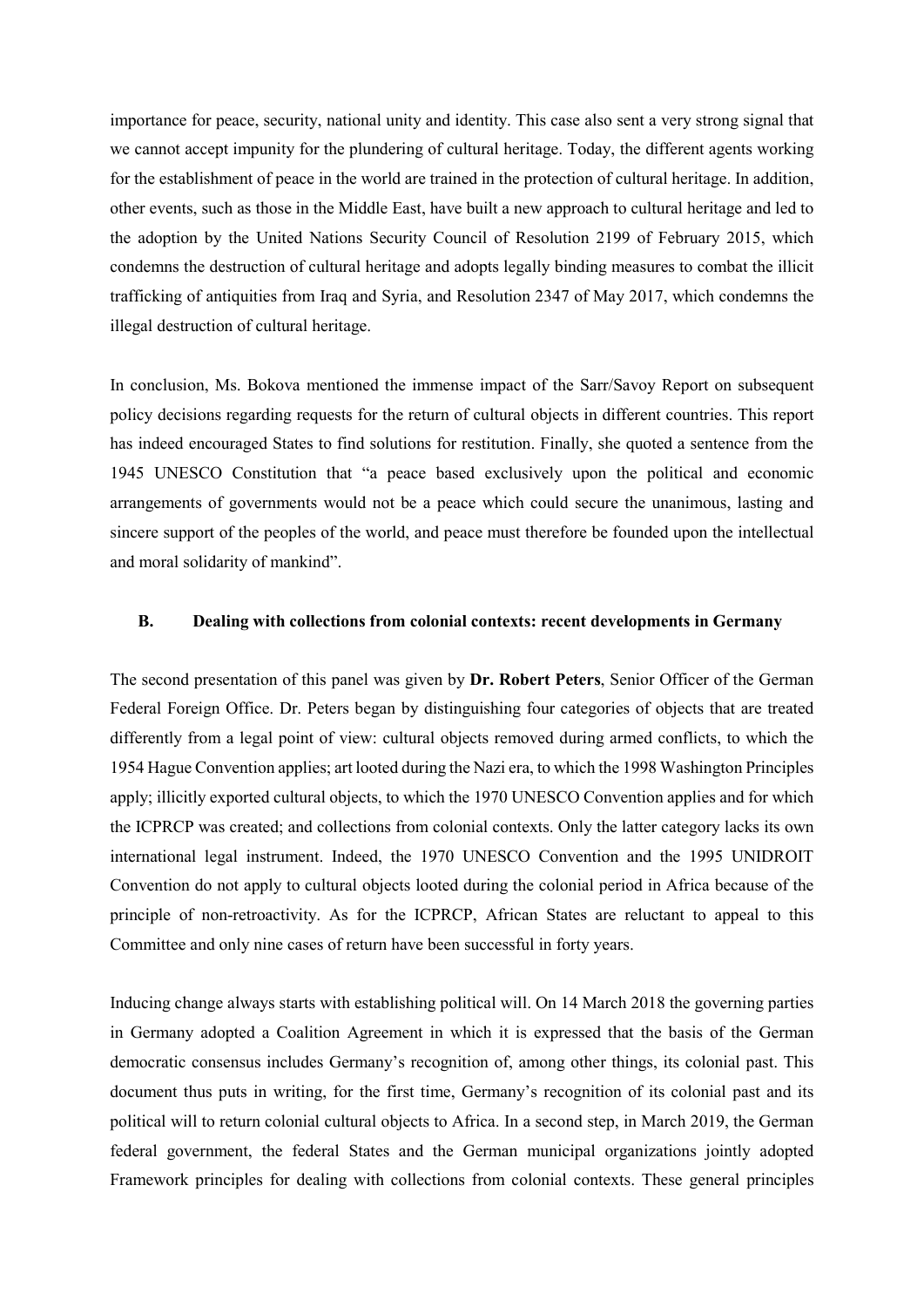apply exclusively to Germany. One of the objectives of the Framework principles is to ensure the return of collections from colonial contexts. The return is firstly aimed at human remains and then at cultural objects that have been acquired in a way that is no longer legal or ethically justifiable. Furthermore, the return of such objects should only be done in agreement with the countries and societies of origin. As a third step, and on the basis of the above Framework principles, a German Contact Point for Collections from Colonial Contexts was established in October 2019 in Berlin by the German federal government, the federal States and the German municipal organizations.

As a result of these measures, Germany has decided to return the Benin Bronzes to Nigeria by 2022. In this regard, in June 2021, an inventory of Benin Bronzes in German museums was published. In addition, a new museum project in Benin City is underway to house these objects. Germany had also already returned a bible and a witbooi whip to Namibia in February 2019.

In conclusion, Dr. Peters notes that the treatment of cultural objects removed in a colonial context is an ongoing process that tends toward an acknowledgement of the past. However, the burden of the colonial past of European States such as Germany cannot be borne by museums alone. On the contrary, decolonization is a process that concerns the whole of society and therefore requires a change of mindset and of concepts and perceptions in society itself. Furthermore, beyond the simple return, alternative solutions must also be considered such as short- and long-term loans, the creation of replicas, the use of 3D digitization or the transfer of ownership. The concept of the museum should also be rethought, for example by creating museums for intangible cultural heritage and contemporary art, fashion, design, music and performance, in order to reconnect tangible cultural objects with their intangible meaning. Finally, these goals can only be achieved through international cooperation by which all stakeholders can learn (or unlearn) from each other.

# **C. Righting an injustice. Dutch policy on collections from a colonial context**

**Mr. Robert Verhoogt and Mr. Maurice Boer**, senior policy officers of the Dutch Ministry of Culture, gave the third presentation of this panel. Mr. Verhoogt first recalled that in recent years a strong social and political debate has been undertaken in the Netherlands concerning the country's colonial past. Discussions have focused on the status of famous Dutch historical figures, the terminology surrounding the "Dutch Golden Age", and the shift in the historical perception of the Dutch colonial past toward a more inclusive concept. Two exhibitions on colonial history that took place in Amsterdam (the "Slavery" exhibition and the "Expressionism and colonialism" exhibition) highlighted the importance of colonial history and collections. Another major milestone was the return of the Prince Diponegoro kriss to Indonesia in spring 2020. In addition, a special advisory committee was established to advise on how to deal with collections from a colonial context and produced a report on the issue. On this basis, a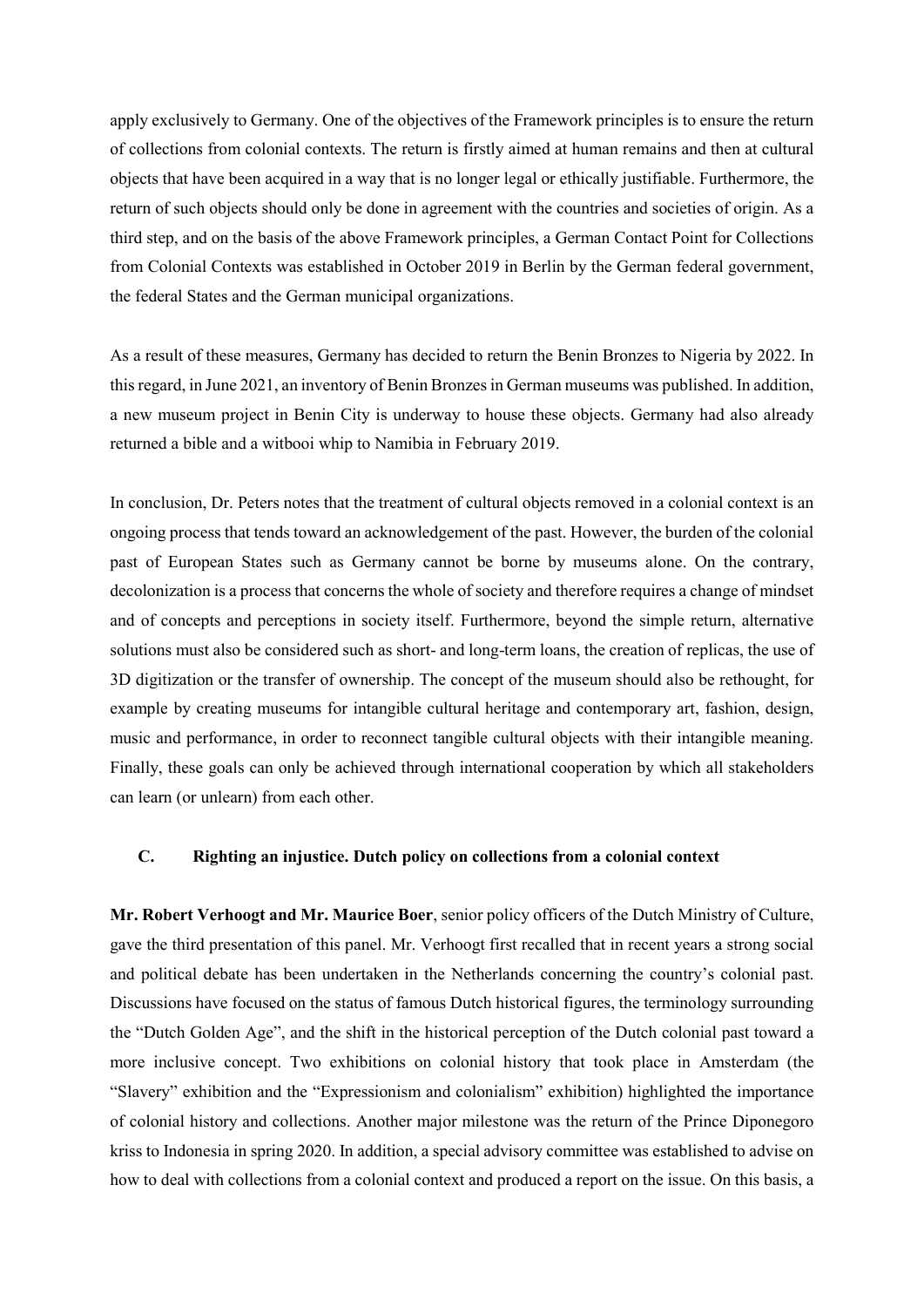policy paper was sent to Parliament this year. Shortly afterwards, elections were held in the Netherlands. As a result, the Dutch government is in the midst of renewal and parliamentary discussions and implementation (including the policy paper on colonial collections) are currently on hold, awaiting possible approval.

Mr. Verhoogt then outlined the Dutch approach to collections from a colonial context. He recalled that the Netherlands has a long colonial history and that cultural objects were removed from former Dutch colonies from the early 17th century until 1975. The collections in the Netherlands therefore include a wide range of art objects, the similarity of which lies in their legal status. The starting point for the Dutch approach to collections from a colonial context is therefore simply the recognition of this injustice.

Three types of colonial cultural objects that may be returned to their country of origin can be categorized: cultural objects stolen from a former Dutch colony, cultural objects stolen from a former colony of another country that ended up in Dutch collections, and objects that were not stolen but have a particular cultural, historical or religious significance for their country of origin. For the first category of objects, restitution is unconditional, while for the other two categories, the evaluation committee must weigh the interests of the various parties.

Mr. Verhoogt then focused on the broader legal context surrounding the issue of colonial collections. Of course, particular attention is paid to the principles of international law and soft law instruments. In the Dutch national system, there are no fundamental legal restrictions on the return of objects from a state-owned collection (including no statute of limitations). Moreover, the approach applied is a Stateto-State approach. Therefore, returns are not made directly to local communities. Another important principle is to deal only with state-owned collections and thus to respect the property rights of other public owners (e.g., a distinction is made between state-owned Benin bronzes and those owned by the City of Rotterdam). Nevertheless, the central line of action remains the will to repair the injustices of the past based on provenance research and international cooperation with the countries of origin.

Finally, Mr. Verhoogt presented the internal process for handling restitution requests from the Netherlands. First, a request for restitution is sent to the Dutch government by a country of origin. Then, this request is evaluated by a committee of experts independent of the government. Finally, the Minister of Culture, as the representative of the owner (i.e. the state) of the disputed objects, decides whether or not to return the objects to their country of origin.

Mr. Boer then spoke about the concrete actions that the Netherlands must take to move beyond good intentions and the challenges encountered in this process. First, he recalled that requests for return must be carried out through a joint process with the countries of origin. Indeed, the return of an object is a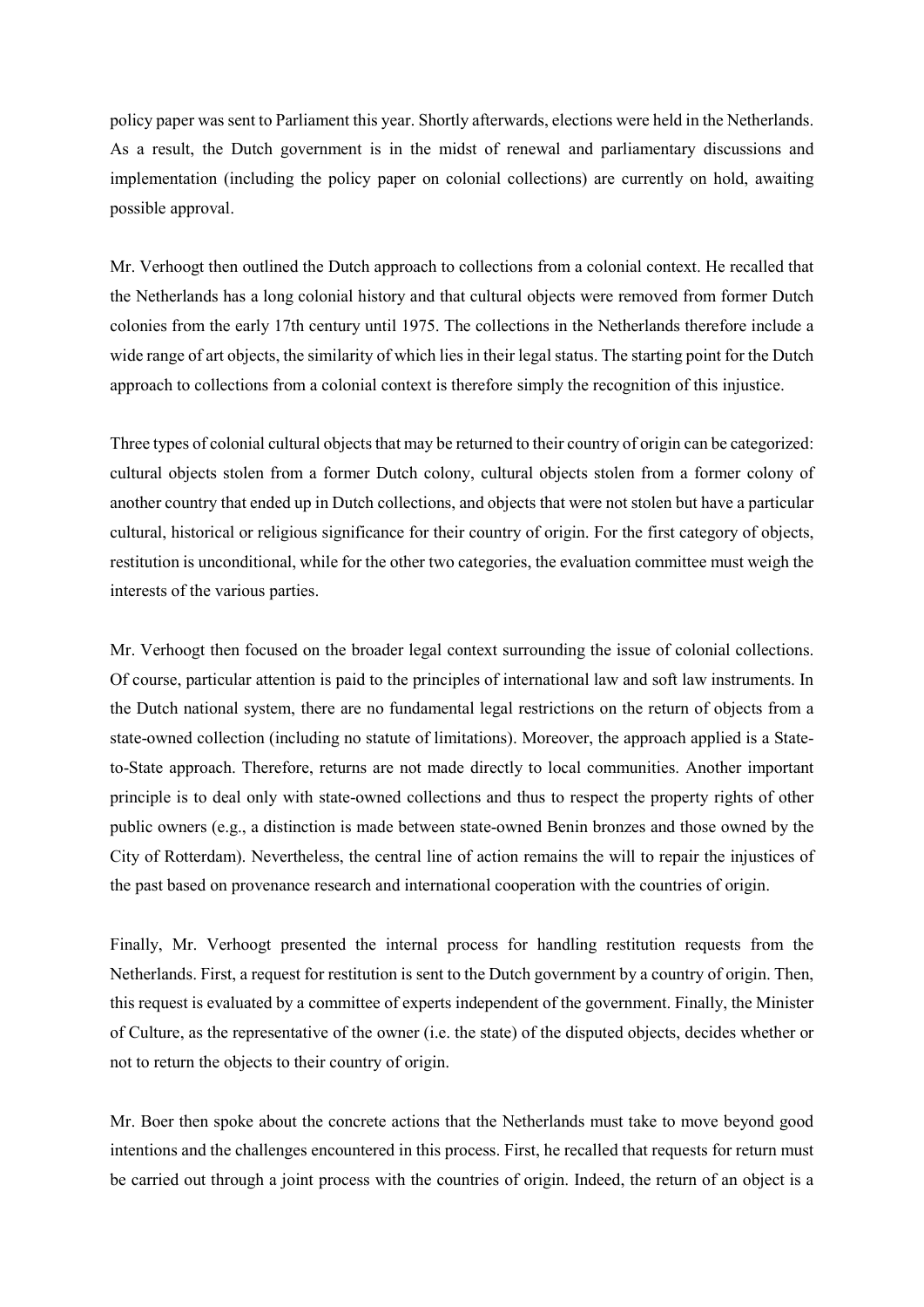practical response to a historical injustice, as well as a symbolic act of reparation. The latter cannot therefore be done without a consensus with the requesting country. In many cases, an imbalance in the bilateral discussions can be observed because the holders of the objects now have more relevant knowledge about them than their States of origin. This problem must be overcome by appropriate efforts (e.g., making inventories of collections available online with sufficient information for restitution requests, conducting the evaluation of the request independently of the Dutch government and according to objective criteria, or exploring solutions that go beyond simple restitution such as exchanges).

Mr. Boer then stressed the importance of provenance research in the evaluation of return claims. Indeed, the acceptance or not of the restitution request depends to a large extent on the provenance of the object, since it must be proven that the object was indeed illegally exported or looted. Furthermore, reestablishing the exact provenance of an object is very important since the history of the object can be as valuable as the object itself. The difficulty lies in determining when enough information has been gathered to be able to determine that an object was "unintentionally lost" and "in a colonial context". A pragmatic approach is necessary and efforts have been made in this direction. Mr. Boer first mentioned the Pilot Provenance Research Project on Colonial Era Objects (PPROCE) of the Rijksmuseum, the National Museum of World Cultures, and the NIOR Institution, which aims to develop a methodology for provenance research and is expected to result in a report in the spring of 2022. He also mentioned the academic effort undertaken in a four-year research project on colonial collections, led by Prof. Dr. Susan Legêne and Prof. Dr. Wayne Modest of the Vrije Universiteit in Amsterdam. This project is a collaboration between five museums (including the National Museum of World Cultures) and five Dutch academic institutions, as well as various international partners around the world. The research focuses on the issues of ownership and value of colonial heritage in museums.

Conducting provenance research is not enough, however, and it is also necessary to continue to stimulate such research. Provenance research is only possible if there are sufficient archival sources. Promoting an international exchange of the results of provenance research and establishing an interdisciplinary approach that brings together a diversity of knowledge and expertise is therefore crucial. In this respect, the Netherlands welcomes the cooperation between the relevant institutes (both in the Netherlands and internationally) and calls for the sharing of experiences at governmental level, as well as the linking of collection data.

# **D. The return of colonial objects: what role for Switzerland?**

The State Councillor and lawyer, **Carlo Sommaruga**, spoke about the role that Switzerland could play in the return of colonial cultural objects to Africa. He began by recalling that Switzerland, although never a colonialist country, also has some experience in the restitution of colonial objects and illustrated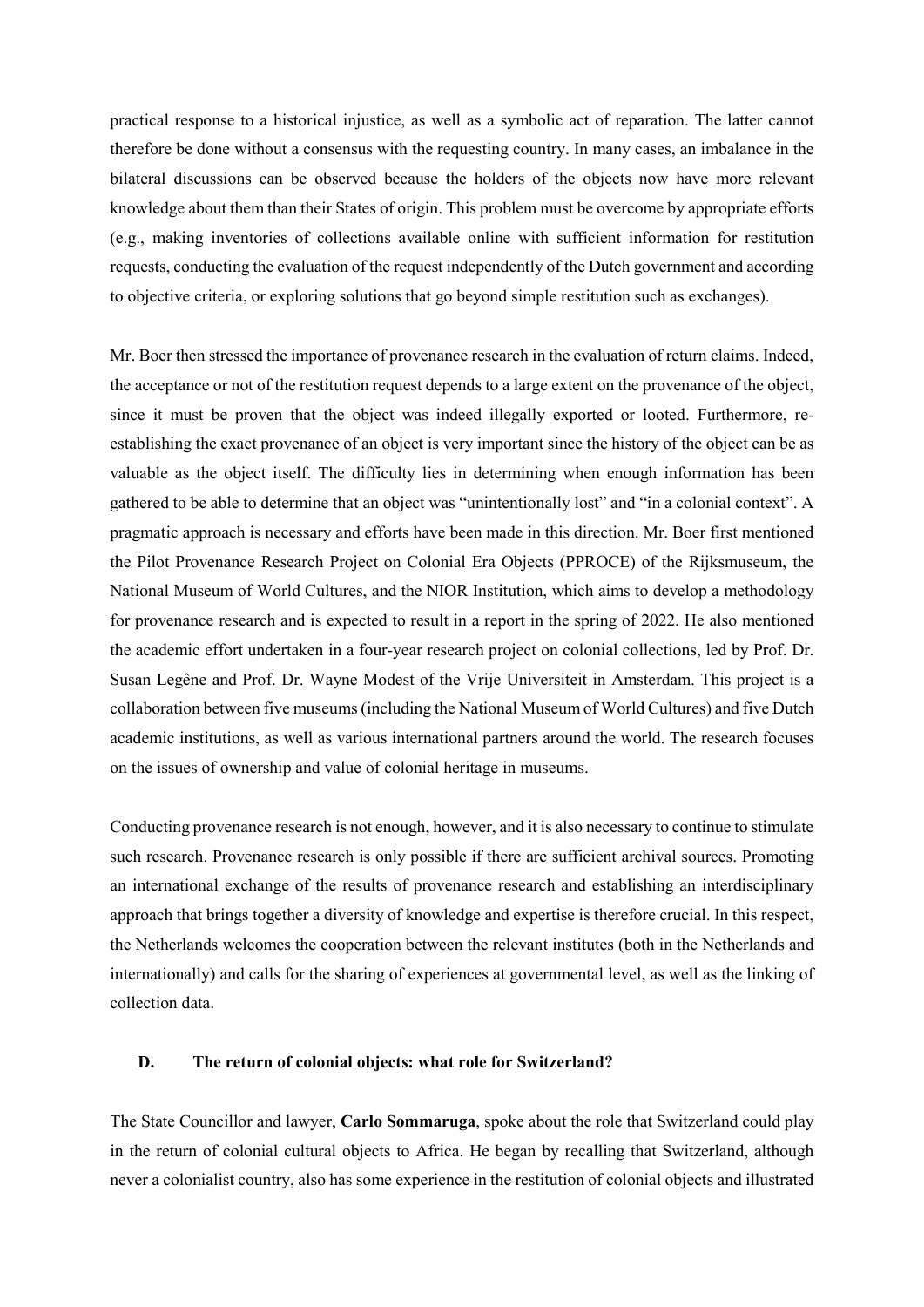his remarks with three examples. First, in 1930, Switzerland returned to Japan a bell from the Japanese temple of Hongsen-ji in Shinagawa, which had been lost under unclear circumstances and had ended up in Geneva, in the park of the Ariana Museum, through a donation. As a sign of gratitude, the Japanese temple offered Geneva a replica of the bell. The second example cited was that of the return by the Museum of History of Bern to Bolivia of a pre-Columbian stone statuette representing Ekeko. This piece is now in the National Museum of Archaeology in La Paz, and has thus regained its place in the cultural narrative of Bolivian communities. Finally, in 2010, after a 25-year conflict, Switzerland returned a Makonde mask to Tanzania. This mask had been stolen in 1984 from the National Museum of Tanzania and purchased and exhibited at the Barbier-Mueller Museum.

These three examples serve to show that looted colonial objects were not exhibited as such in a Swiss national museum (contrary to what is observed in the former colonial powers) and that restitution decisions are made locally by municipal, cantonal or museum authorities. Moreover, despite the absence of a colonial past for Switzerland (which is a definite diplomatic advantage), it cannot be denied that Swiss missionaries and scientists did participate in looting. It is therefore also necessary for Switzerland to reread its history in order to assume its part in the colonial past. This introspection has already been undertaken by many Swiss museums. At the political level, however, this introspection has yet to be performed.

The absence of any geostrategic aim is another asset of Switzerland, which aims at dialogue and peace between peoples. This makes it possible to avoid making trade-offs with restitution. However, in terms of foreign policy, Switzerland still misses important issues, such as the restitution of colonial cultural objects in Africa. Indeed, the Federal Council's strategy for sub-Saharan Africa from 2021 to 2024 does not address this issue at all. Thus, the establishment of a national strategy between the Federal Department of Foreign Affairs and the Federal Office of Culture, in collaboration with Swiss cultural actors (such as, for example, the eight museums involved in the Benin Initiative in Switzerland) would be welcome.

According to Mr. Sommaruga, Switzerland could assume a strategic role for the international community. Indeed, Geneva could be the place for a diplomatic discussion on the issue of the restitution of looted or illicitly exported cultural objects and thus allow the establishment of a new international convention on the subject. To conclude, Mr Sommaruga underlined the fact that the issue of the return of colonial cultural objects is not only a question of justice, solidarity or mobilization of civil society, but also a question of sensitization of parliamentarians, as they are the ones who in the end ratify international conventions and vote on laws.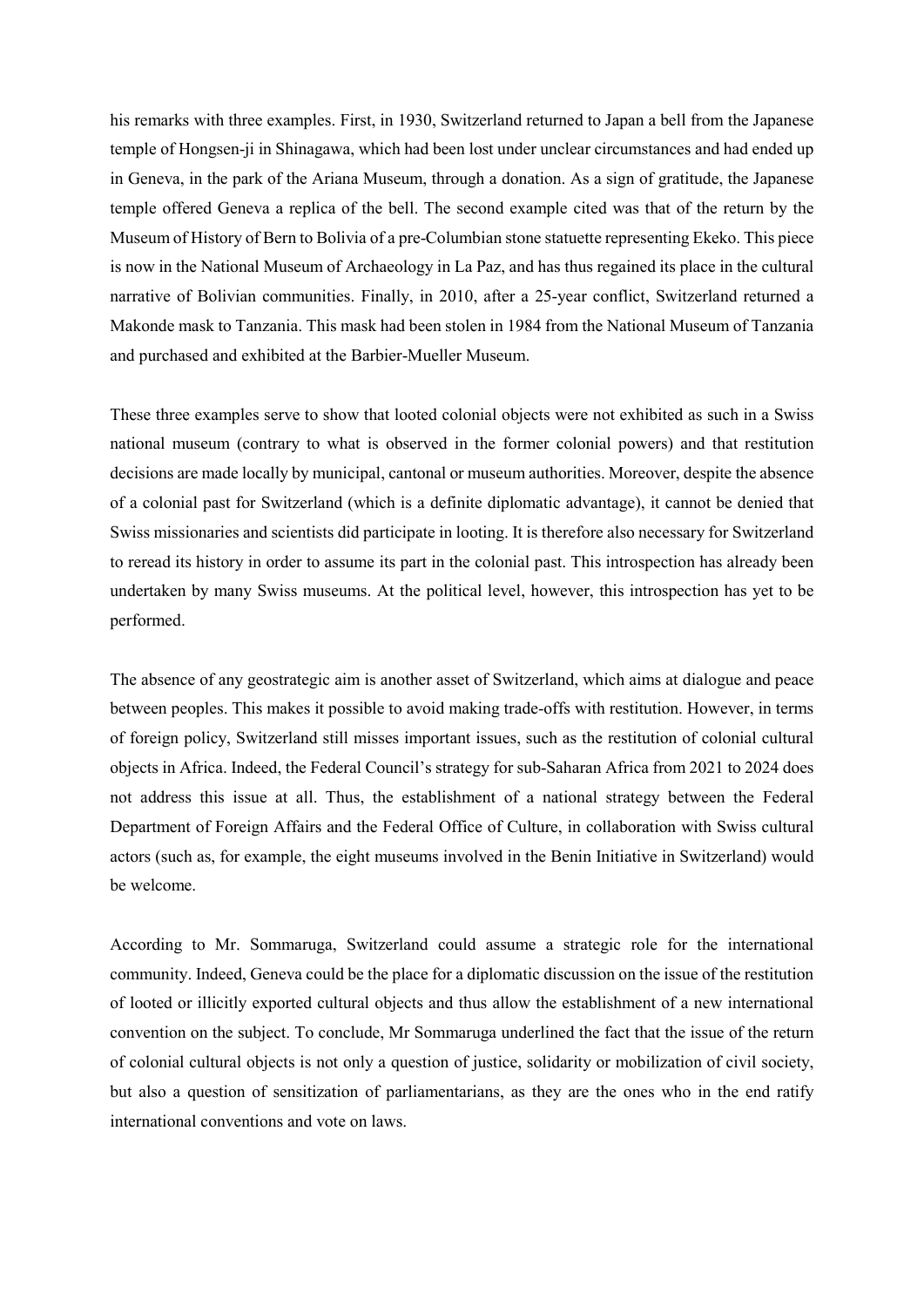# **E. The return of colonial cultural objects to Africa: France's approach**

**Prof. Clémentine Bories** of the University of Toulouse 1 Capitole presented France's approach to the issue of the return of colonial cultural objects. The case of France is at the heart of the subject and of the discussions, but not only since the speech of President Macron in Ouagadougou. Indeed, after the Napoleonic conquests and during the Congress of Vienna in 1815, the first restitutions of art objects following an armed conflict could already be observed.

Prof. Bories first focused on the words, asking what exactly is meant by the term "colonial cultural objects". Is there any real legal particularity regarding their fate? Are they really "cultural"? This qualifier does not embrace all the meanings of these works. The category of "cultural object" did not yet exist in international law at the time of their removal. Some of these objects had a different scope and identity. They therefore became cultural objects after their appropriation by Western countries. Thus, the term "cultural object" itself symbolizes in a certain way the culture of the colonizer. What about the term "colonial" objects? This category does not even exist at the legal level.

Next, Prof. Bories examined the French legal context which is currently unfavourable to returns. French administrative law and its principle of the inalienability of public property are opposed to restitutions. This principle prevents any deaccessioning of public property. Article L451-5 of the French Heritage Code deals specifically with the principle of inalienability in relation to the collections of French museums belonging to a public entity. Furthermore, the possibility of deaccessioning (which may be considered when an object loses its public interest for France) cannot be used to evade the principle of inalienability, since the mere consideration of the status of colonial objects presupposes its importance. Nor does current international law formulate an obligation of return. International conventions were adopted far too late and do not apply retroactively. From a legal point of view, there is therefore no obvious solution available to France today.

The political context is no doubt less unfavourable. However, the cohabitation of ex-colonists and excolonized people on French territory makes the debate very delicate and can sometimes lead to contradictory positions. Moreover, such developments, such as President Macron's speech in Ouagadougou or the Sarr/Savoy Report, remain measured. It is true that this report has found a strong resonance at the international level, but nothing new has been invented following its publication. France has simply resorted to the method of the law of exception, according to which the principle of inalienability can be set aside on a case-by-case basis. This method had already been used for the restitution of the Maori heads, for which Law n° 2010-501 of 18 May 2010 had been drafted. This same method was used in Law n° 2020-1673 of 24 December 2020 for the restitution of the sword and the treasures of Abomey to Senegal and Benin.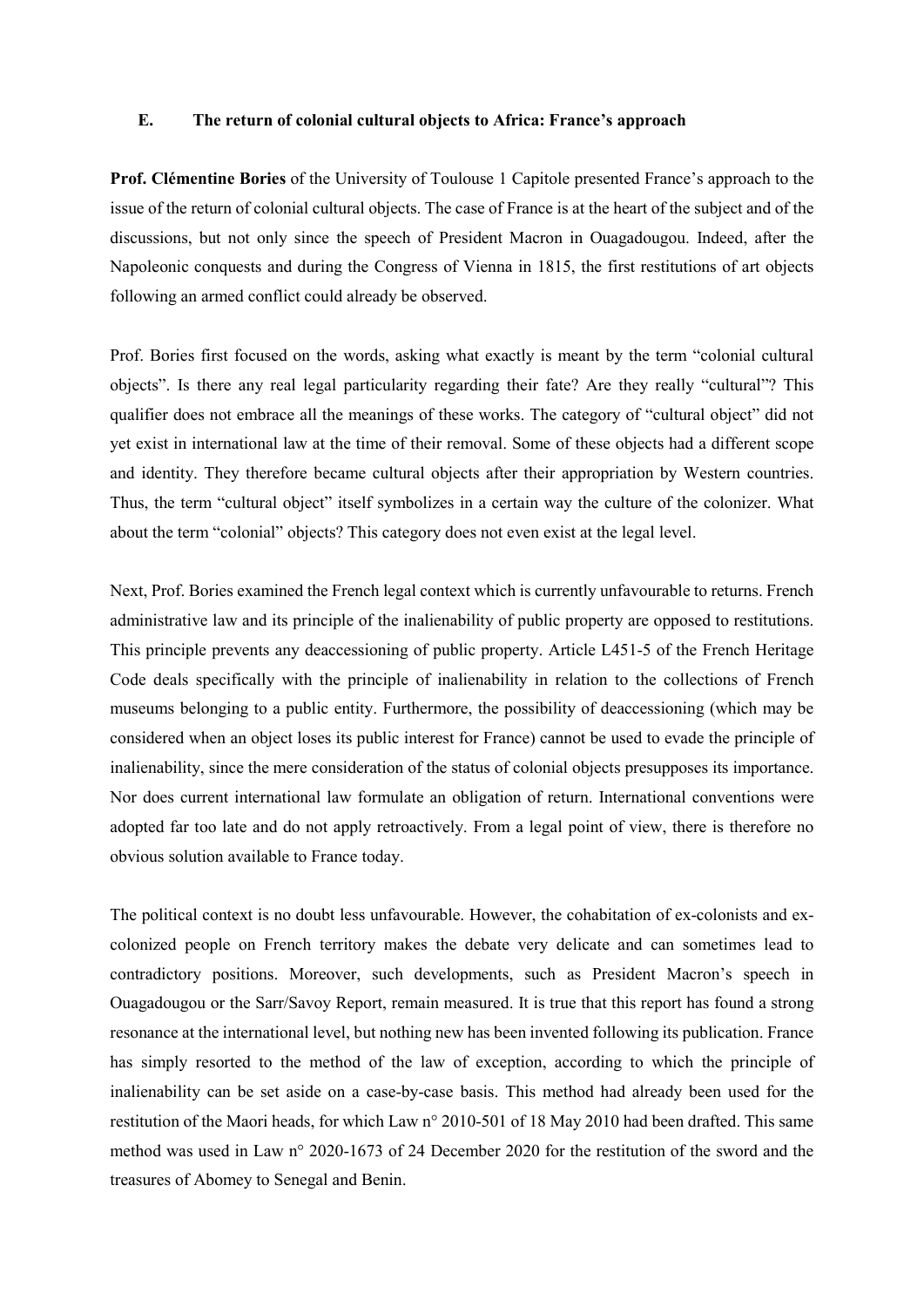However, alternatives had been proposed after a long research work carried out within the Ministry of Culture. In particular, the idea was to establish a criterion that would make it possible to define in advance which objects should be returned in the event of a request. The Sarr/Savoy Report also mentioned the possibility for France to conclude bilateral treaties with the requesting States. Unfortunately, the choice finally made, which was much less stable in terms of legal security for the claimant, was to let politicians make decisions on a case-by-case basis, as was already the case before. In other words, the executive decides and the legislators must follow.

This raises the question of how the situation in France will evolve. First of all, diplomacy tends to become the driving force of French policy in this area. French policy is evolving from administrative considerations of conservation of property to a cultural policy that becomes part of a whole and a relationship with other states. We also see a shift in the actors. Indeed, the Attorney General is no longer the only one in charge of the requests, which are often also handled by the Élysée or the Ministry of Foreign Affairs. Symbolically, and in response to the Sarr/Savoy Report, France organized a forum on 4 July 2019 "African Heritage: succeeding together in our new cultural collaboration", that signs a completely new lexical field. Today, we can also ask ourselves if all the objects must be returned or if we can also think of other avenues such as circulation through loans (i.e. a return without transfer of ownership).

In conclusion, France has an ambiguous position regarding its colonial past. The implementation of a new diplomacy or cultural cooperation, in order to move away from the difficult question of decolonization, which tends to close the debate, is an avenue to be explored.

#### **F. The return of cultural objects: legal and ethical dimensions of museum practice**

**Prof. Carsten Stahn** from the University of Leiden explained what the practice of museums should aim at when faced with requests for the return of colonial cultural objects from a legal and ethical perspective. Prof. Stahn began by discussing the current context of the return of colonial objects. In this respect, he first mentioned the new look at consent. Indeed, it is necessary to find a new form of consent between countries holding colonial cultural objects and countries of origin of these objects based on structural injustice and contemporary relations. Furthermore, since the Sarr/Savoy Report, developments have taken place at the national level in various European states. The idea now would be to use the creativity that States (such as Germany or the Netherlands) have shown in their national frameworks and develop it at the international level. Furthermore, we must stop opposing law and ethics. The issue of the return of colonial objects is not only a question of morality or justice, but rather a question of the interdependence of justice (legal errors and structural injustice), ethics and human rights (access to culture and the rights of indigenous populations). Finally, two difficult but central issues need to be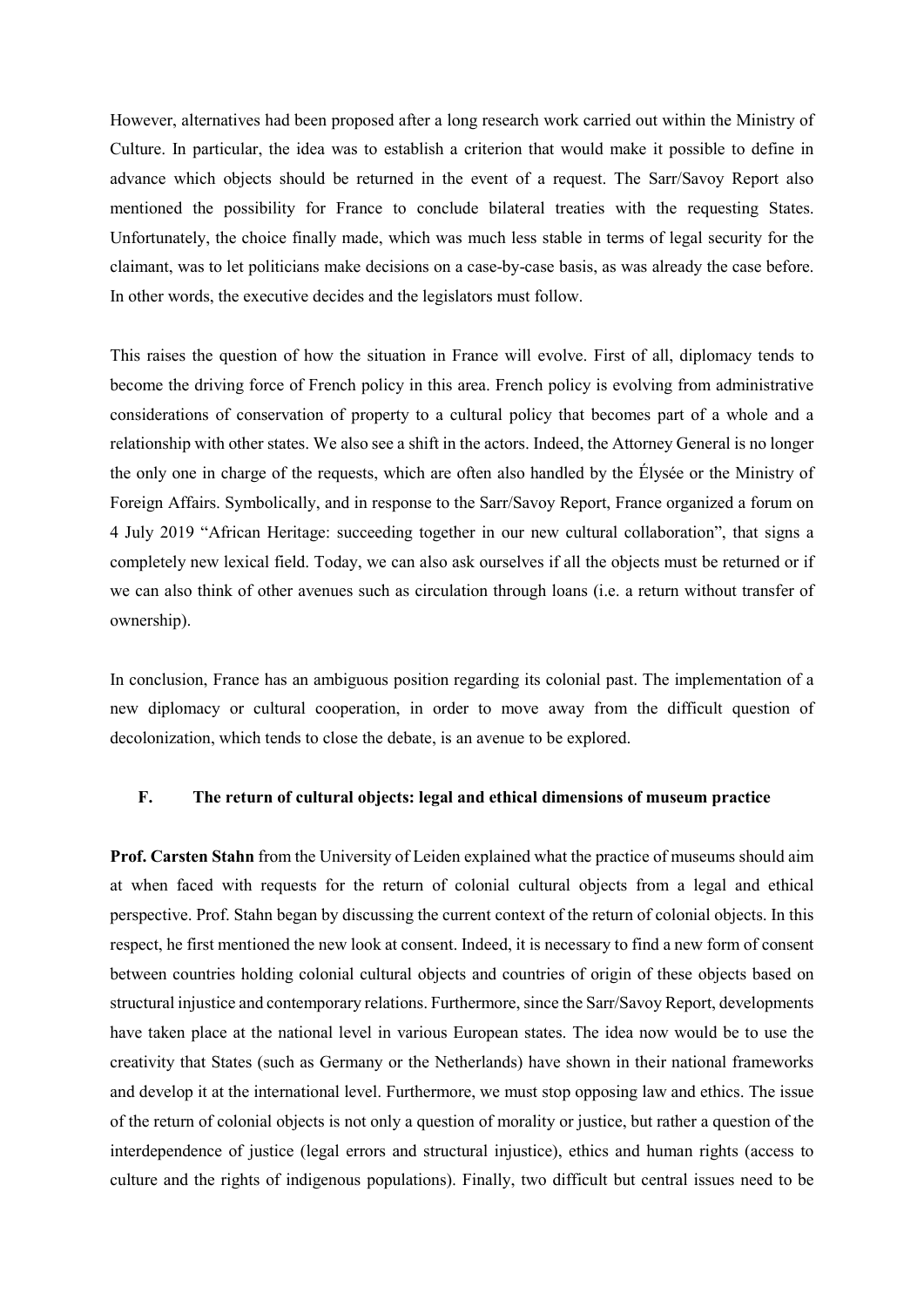focused on: the use of new approaches to bring objects closer to the communities of origin whose heritage they embody and represent, and the need for new forms of engagement and reflection on the concept of the museum from a "translocal museology" perspective.

Next, Prof. Stahn presented the areas of convergence in national practices and principles. According to him, States should now agree to bring together their national principles in a uniform manner, especially since there are already many commonalities in national practices. A first area of convergence is that of post-colonial provenance research. In an effort to achieve greater transparency, several States and museums holding colonial objects have taken a more proactive approach to provenance research by not waiting for community claims, digitizing their collections, diversifying sources of information, recognizing the importance of including and consulting claimant communities in the research process and the preservation of cultural heritage, and providing them with a right of access to the truth. In addition, several States emphasize the principle of equality as central to effective collaboration on access to sources and provenance research. Indeed, according to the Belgian Ethical Principles for the Management and Restitution of Colonial Collections of June 2021, the principle of equality is the starting point for ensuring a new collaboration between cultural institutions among themselves and with communities of origin. The 2019 Guidelines for German Museums also refer to the principles of mutual respect and equal communication.

A second area of convergence is that of return criteria. Based on the principles of reasonableness of return and fairness, two criteria have been developed to examine return claims: the context of acquisition and the cultural significance of the disputed objects or access to them for the communities of origin. However, there are still nuances in the way these criteria are applied. With regard to the context of acquisition, there are two approaches: a broad approach to structural injustice (as presented in the Sarr/Savoy Report), which seeks a reversal of the burden of proof for objects taken by force or presumed to have been acquired in an inequitable manner, and a narrow approach (as adopted in Germany or the Netherlands), which seeks to determine whether fault, namely the violation of legal norms at the time of loss of possession, has been committed. At the legal level, there are two ways of looking at the problem: either one takes into account the law existing at the time of the loss and believes that it was violated (because norms prohibiting such thefts already existed at the time), or one believes that the application of the law of the time was biased and that one should therefore observe local customs and laws instead. Thus, perhaps our historical conception of law (such as statute of limitations) should not be applied for reasons of equity or justice. In both cases, there is a legal justification for return. As for the criterion of the cultural significance of the disputed objects or access to them for the communities of origin, there are also different approaches: the human rights approach which argues for a right of access to culture, but requires a continuous link between the community and the objects (which is rather hypocritical since this link was precisely broken by the colonialists or is difficult to prove), and the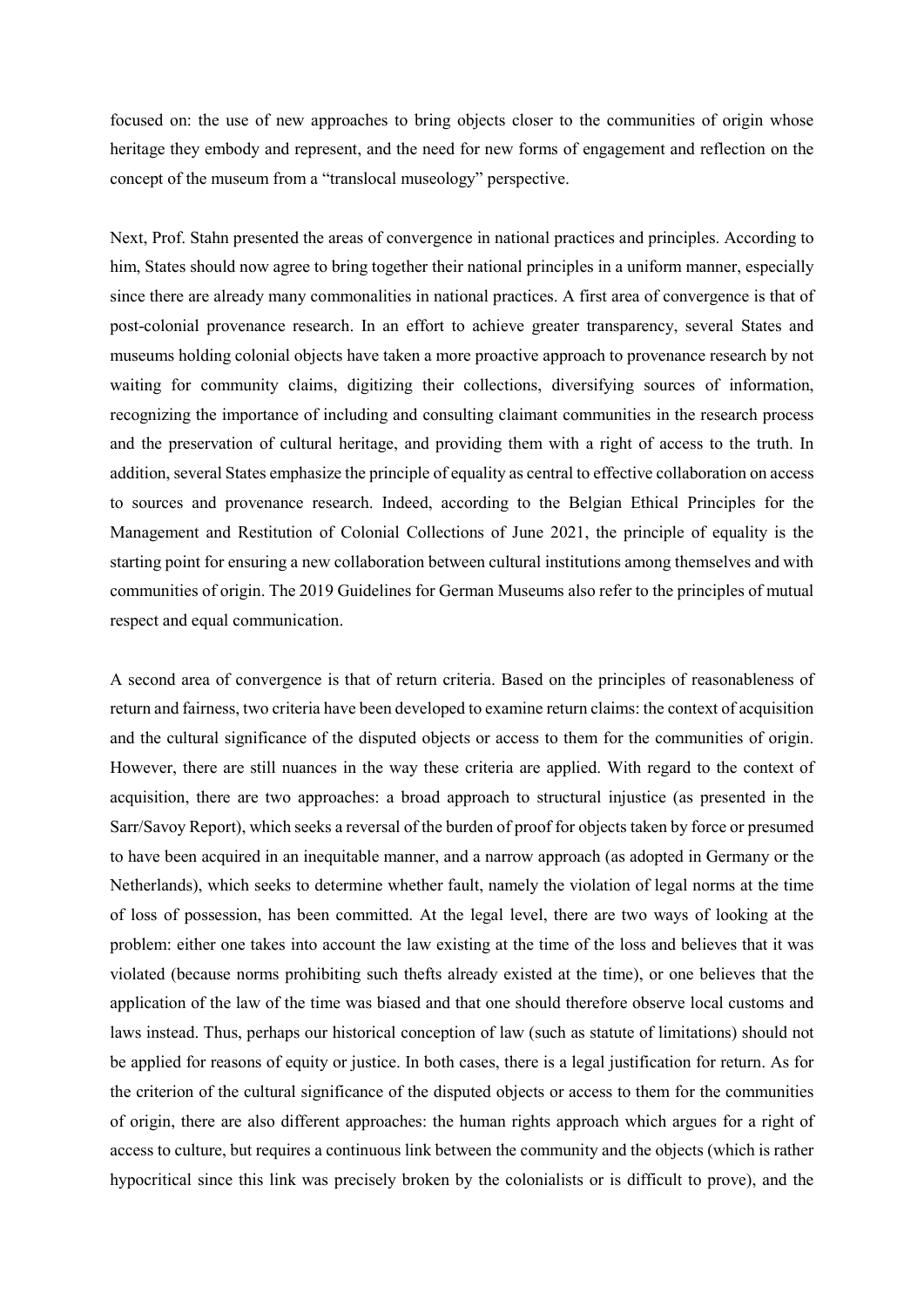illegitimate enrichment approach, which is for example applied in the Netherlands in matters of colonial cultural objects that was stolen by another country than the Netherlands but ended up there.

A third point of convergence is found in the change of exhibition practices. The Belgian Ethical Principles 2021 propose, for example, contextualizing the placement and labelling of objects, being cautious about the language used (avoiding words such as "collect" that obscure the underlying violence of taking these objects), and recalling the role of scientific racism in the acquisition of human remains, for example.

In conclusion, Prof. Stahn mentioned a number of avenues for the future. First, there should be a shift from fragmented national principles to common international principles. Indeed, claims for return should not depend entirely on the national law of the country or museum where the object landed as a result of multiple transactions without the consent of the communities of origin. In addition, a plurality of avenues should be considered for responding to requests for return. In other words, physical return should not be the only path to reparation, but there should also be acknowledgement of the past, dialogue, apology and cooperation. Furthermore, the binary logic between States should be overcome by ensuring new forms of re-circulation of objects, return of archives, engagement of local communities and creative re-engagement with these objects. Indeed, as mentioned in the Sarr/Savoy Report, the museum is not always the best place to keep these objects. Finally, there is a need to rethink private sector regulation of corporate and cultural rights. Currently, a draft instrument to regulate the activities of transnational corporations and other business enterprises under international human rights law is being drafted by the Office of the UN High Commissioner for Human Rights. This should include an obligation to respect the right of access to culture by establishing requirements of transparency and due diligence, as well as contextual restrictions based on the cultural significance of the objects.

# **G. African cultural objects conserved at MEG: issues and challenges**

**Mr. Boris Wastiau**, Director of the Musée d'ethnographie de Genève (MEG), spoke about the issues and challenges faced by the MEG concerning the African cultural objects that are conserved there. First, he returned to the little-known colonial past of Switzerland and Geneva. He recalled that, although there have never been any Swiss colonies abroad, several Swiss and Genevans were involved, since the time of the slave trade, in various European colonial processes such as the financing of slavery economic circuits or the involvement in the trade of colonial cultural objects. As an example, he mentioned the 18th century investments of several Genevans in Caribbean slave plantations, following which the Genevan Ami Butini offered, in 1758, natural history specimens, so-called ethnographic objects and an African fetus brought from his slave plantation in Suriname to the library of the Collège Calvin. Another notable example was that of Henri Dunant, founder of the Red Cross and Nobel Price winner, who in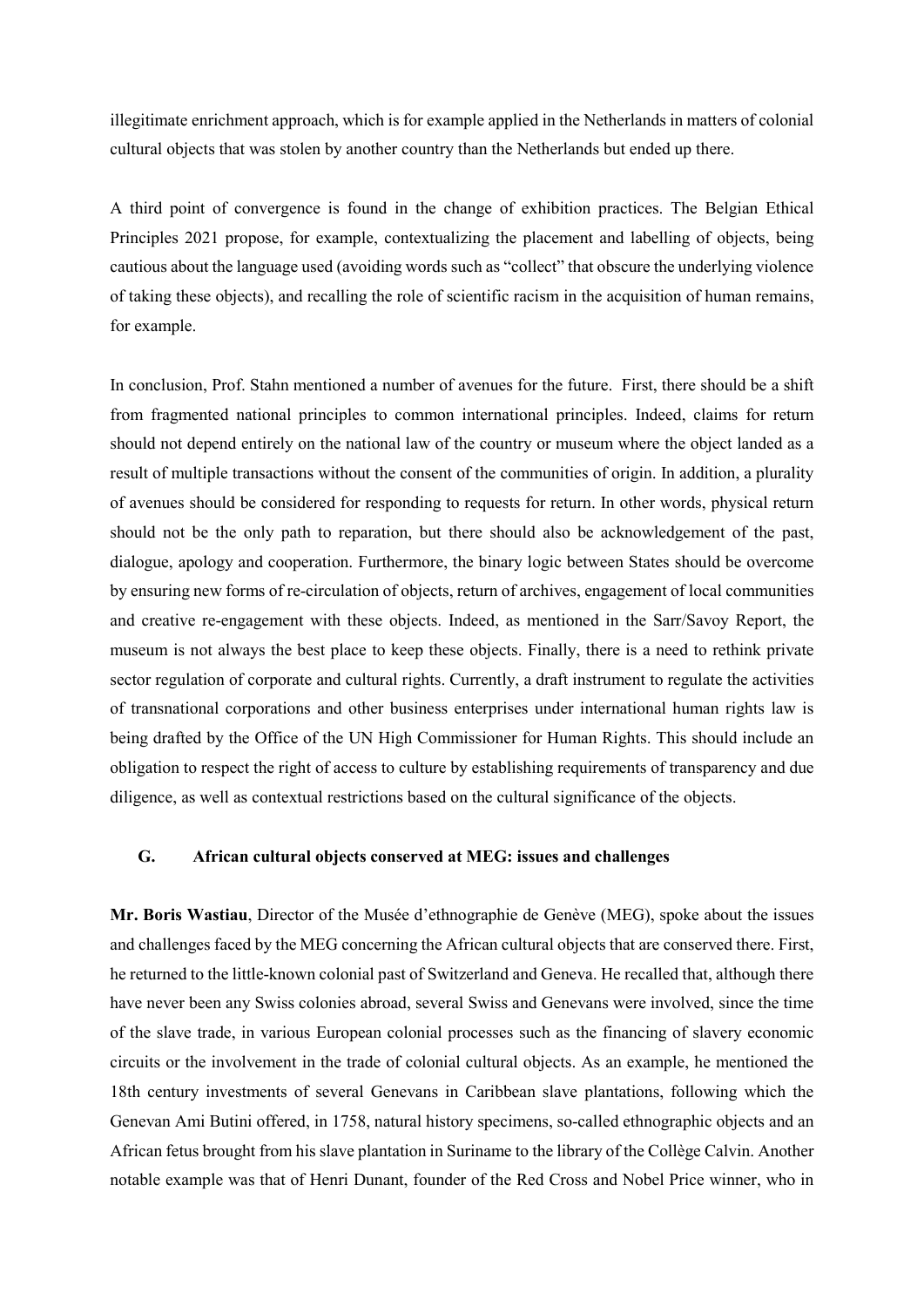1859 undertook a business trip with Napoleon III to promote the interests of the Geneva Company of Swiss Colonies, which had been granted a large agricultural concession in Sétif, Algeria. In addition, hundreds of Swiss missionaries went to Africa during the 19th and 20th centuries, supported in particular by the Genevan geographer Alfred Bertrand, whose widow bequeathed his most important collections to the MEG. Thus, since the 18th century, colonial cultural objects have arrived in Geneva and have, for the most part, been assembled in a single collection, that of the MEG.

Mr. Wastiau focused on the measures put in place by the MEG to address this problem. In the fall of 2019, the MEG adopted its new Strategic Plan 2020-2024 with the goal of decolonizing the institution and its collections. The first step was the recognition of the colonial past of much of the collection. The second step was the recognition that there is strong criticism (domestic and foreign) of the way in which these collections are displayed, despite all the efforts made by the museums to enhance the value of the objects and cultures represented. This criticism stems from the fact that the museums are the heirs of a colonial discipline that has not yet been sufficiently deconstructed (e.g., monopoly of the discourse on the works and cultures, delay in the transparent presentation of their colonial origin, modes of presentation and interpretation that do not respect the usage or protocol of the cultures of origin, apparent lack of interest in the creators of these works, which are qualified as orphans because the identity of their creators has not been preserved, etc.). The MEG has also adopted a development strategy around colonial cultural objects to establish new relationships with a range of stakeholders, which includes the original populations and the public. In addition, for more than a decade, the MEG has worked in collaboration with archivists and historians from Geneva and abroad on the provenance of collections. Also, the Swiss Federal Office of Culture is now financially supporting a national project in the field of returns concerning objects from Benin City, Nigeria. Ten years ago, when the first Ethical Commission of the Museums of the City of Geneva was created, the MEG also redefined its acquisition policy and began to refuse proposals for donations, bequests or purchases of cultural objects whose international trade is now prohibited at the international level or in the country of origin, even if the objects in question were already in Switzerland prior to the entry into force of the Federal Law on the International Transfer of Cultural Objects (LTBC) in 2003. A new "Policy on (De-)Colonial Collections" has been drafted by the curators since 2019 and should be implemented soon.

In order to realize the potential of the objects to mediate with the cultures of origin, all museum curators are now helping to identify sensitive collections and reach out to stakeholders connected to them to initiate a conversation. The MEG is committed to respecting indigenous protocols governing access and use of sacred and secret objects to the fullest extent possible in order to establish respectful and equitable relationships, to co-produce new interpretations and presentations of these objects with these partners, and to reconnect the collections to their cultures of origin through various projects such as the latest and still ongoing exhibition "Environmental Injustice. Indigenous Alternatives".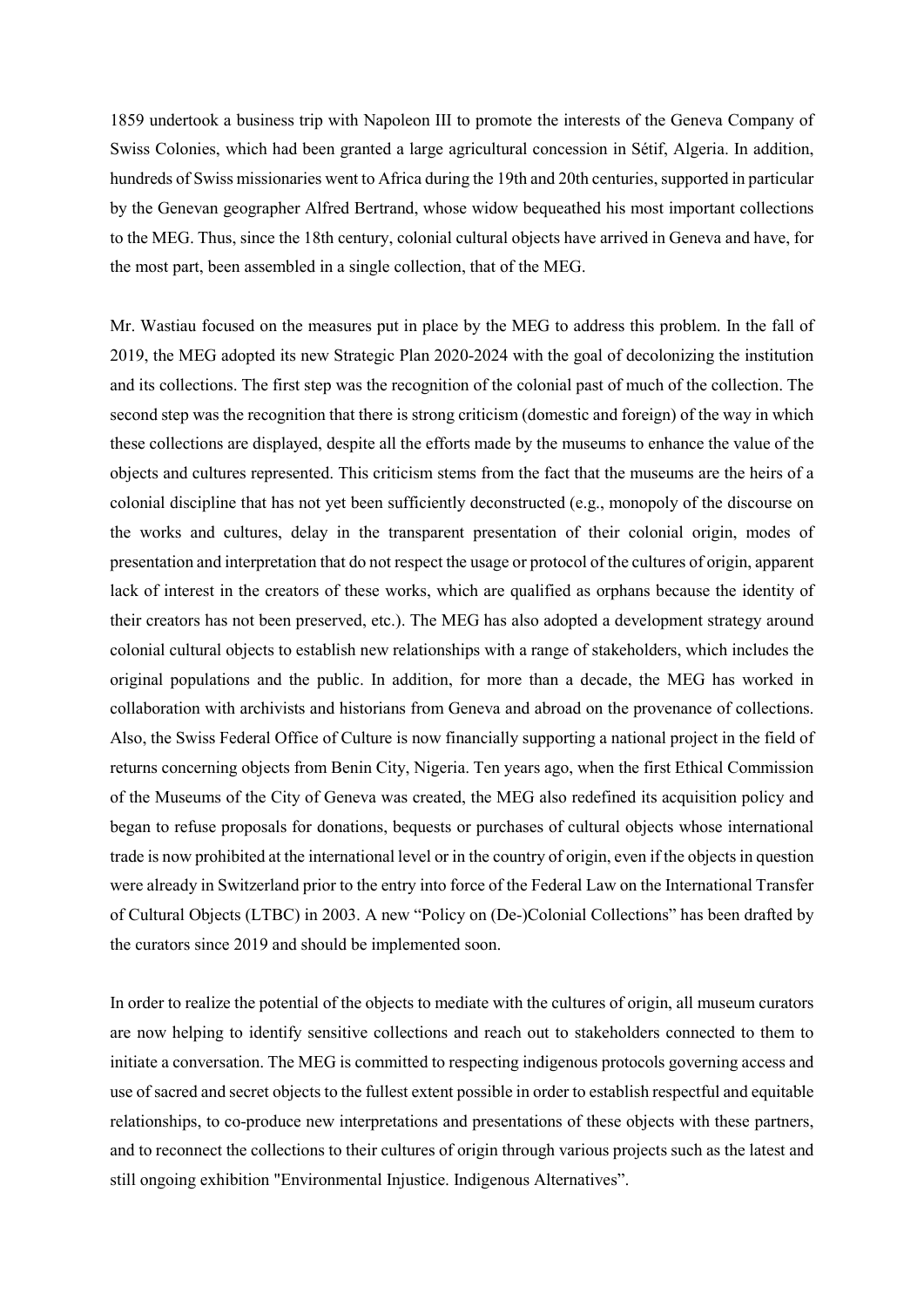Finally, Mr. Wastiau recalled that the MEG, as a museum, has no legal personality and therefore no decision-making power in matters of restitution. The latter belongs to the City of Geneva, respectively to its Administrative Council and/or its City Council. The MEG nevertheless provides all parties concerned with all the information necessary for the procedures and decisions to be taken.

The second part of the presentation was given by **Mrs. Floriane Morin**, curator of the African collections at the MEG, who presented the tracks of co-construction engaged by the MEG with African partners around the African collections of the MEG. The Museum has collections from North Africa to Madagascar, comprising 60,620 objects. The City of Geneva has collected these objects since the 18th century. The objective of the MEG today is to establish the provenance of these objects in a transparent manner and in collaboration with their countries of origin.

Ms. Morin presented several objects, as well as their colonial past, insisting on the fact that the difficulty often lies in understanding and tracing their history. She also emphasized the importance of networking between institutions regarding colonial collections and cited the example of the museums of Basel and Geneva, which have extensively exchanged photos and archives and sent them to the association of museums in Namibia. The MEG also worked with the "Laboratorio Arts Contemporains", a transcontinental platform for the implementation of intercultural and multidisciplinary projects between West Africa, Europe and the Caribbean. Since 2012, two research projects are underway. One of them was dedicated to the Beninese sculptures of Porto Novo. In Benin, the "Laboratorio Arts Contemporains" has established a dialogue with the Asogba family. In Switzerland, Ms. Morin is working for the MEG to establish a platform to create a list of Asogba sculptures in private or public hands in Switzerland. The common mission of the MEG and the "Laboratorio" is the reintegration of Asogba statuettes in Benin through different forms and in collaboration with the Beninese communities concerned.

The Benin-Switzerland Initiative (BSI) for research and dialogue between Nigeria and Switzerland is another flagship project in which the MEG is participating. Eight Swiss museums are currently in possession of about 100 Beninese objects, some of which were acquired during the colonial period. Since June 1, 2021, these museums have been conducting research in collaboration with Nigerian historians from the University of Benin in order to establish provenance and biographies in a transparent manner. Several methods are being employed in this regard, including provenance research in European and Nigerian archives, more basic research on the art trade and the role Switzerland played in it during the colonial era, and the consideration of stories passed down orally by Beninese artisans and palace dwellers in Benin City, all guided by principles of openness and transparency. The project is scheduled to end on 31 July 2022. The BSI is also in close contact with other actors such as Digital Benin, Benin Dialogue Group and other international provenance research working groups. It should also be noted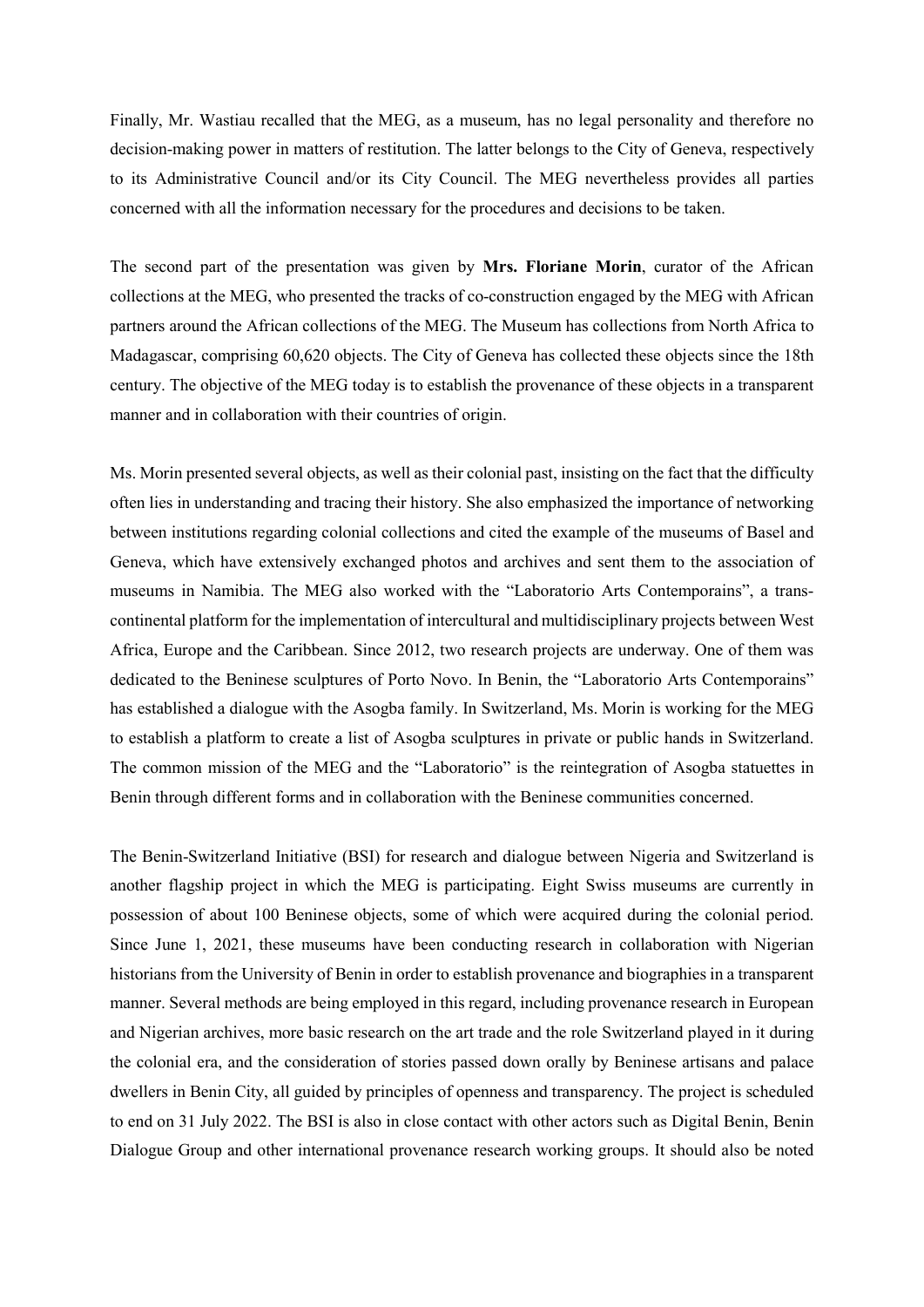that this is the first time that the Federal Office for Culture has financially supported a national project for the return of colonial objects to Africa.

# **H. Establishment of a Platform for Cultural Heritage Diplomacy at the University of Geneva**

**Prof. Marc-André Renold** of the University of Geneva, holder of the UNESCO Chair in the International Law for the Protection of Cultural Heritage, presented the Platform for Cultural Heritage Diplomacy at the University of Geneva, which is currently being established.

Prof. Renold focused on the notion of diplomacy. Diplomacy means, first of all, facilitating communication and relations between States. In this sense, the project aims to promote the different avenues that are open to them and to other communities to deal with the return of colonial cultural objects and will serve to facilitate and improve relations between the North and the South. However, diplomacy also has a second meaning, namely the fact of discussing matters with sensitivity in order to reach a certain agreement or find solutions to a particular issue. Through this second aspect, diplomacy lends itself well to a case-by-case approach and to specific demands that may be of more or less importance.

To illustrate this idea, Prof. Renold unveiled an 18th century icon of John the Forerunner. This icon had fallen into the hands of an Englishman who was in the Royal Airforce in Cyprus during the 1974 conflict. He brought it back to the UK and passed it on to his son. Seeking to do what he considered the right to do, the latter decided to return it to Cyprus where it belonged. To do so, it contacted the Art-Law Centre of the University of Geneva in 2019. Since then, Prof. Renold is working to ensure the restitution of the icon, in cooperation with Cyprus authorities and the Orthodox Church, in particular its Archbishop. This process has been considerably slowed down by the pandemic.

This example expresses the idea that diplomacy can lead to the resolution of conflicts, but also to smaller "low key" returns. Thus, diplomatic channels seem to be a good way to deal with present or future requests for the return of colonial cultural objects removed from their communities or States of origin, especially when the cultural objects in question is of lesser economic value, but carries an important spiritual or symbolic value for the societies from which it originated.

When it is in full operation, sometime in 2022, the Platform will provide different services, from advice as to what means of dispute resolution should be followed to concrete solutions relating inter alia to socalled orphan objects (i.e. objects without provenance). A special focus will be given by the platform to African States and communities, which will be developed in the last presentation of Professor Mbengue.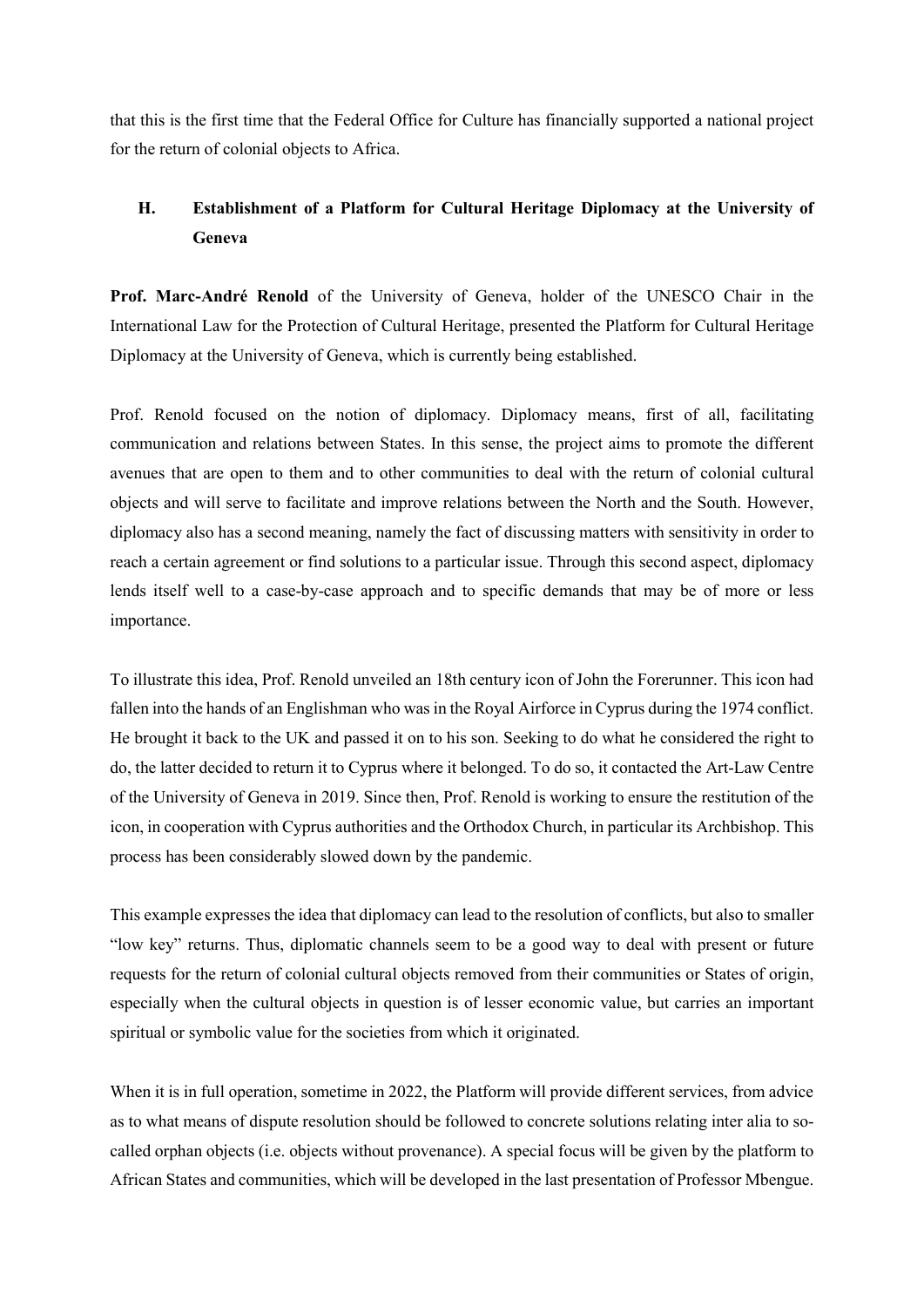# **IV. Conclusions: an action plan for African States**

**Prof. Makane Moïse Mbengue** of the University of Geneva closed the conference, which he renamed "Back to the Future". Indeed, the various experts examined the colonial past of Africa in order to improve the future of its cultural heritage. He recalled that the keynote speaker, Prof. Sarr, emphasized these two temporal dimensions by reflecting on how to reconcile the past and future of African colonial cultural assets. This issue is also a constant challenge for lawyers specializing in public international law.

This can be illustrated by a well-known case in public international law, the Advisory Opinion of the International Court of Justice (ICJ) in the case of the Chagos Archipelago, through which he was able to establish a link between the decolonization of territories and the decolonization of a State's cultural heritage. In February 2019, the ICJ issued the Advisory Opinion "Legal Effects of the Separation of the Chagos Archipelago from Mauritius in 1965". In 1965, Mauritius became independent from the United Kingdom. However, during the process of gaining independence, the United Kingdom detached the Chagos Archipelago from Mauritius and appropriated it, promising to return it later. For more than 40 years Mauritius tried to obtain the Chagos Archipelago through various diplomatic exchanges and negotiations, but to no avail. The United Kingdom cited the Cold War and the fight against terrorism as reasons for refusal. Then it finally decided never to give it back by declaring British sovereignty over the territory. Mauritius convinced a majority of UN member States to request an advisory opinion from the ICJ to determine whether or not the decolonization process of Mauritius was complete. The ICJ's answer was unequivocal: it wasn't and, therefore, the continued presence of the United Kingdom in the Chagos Archipelago constituted an internationally wrongful act and the United Kingdom had to put an end to its occupation.

There are many similarities between the case of the Chagos Archipelago and that of African colonial cultural objects according to Prof. Mbengue. First, both cases are stories of decolonization. In the case of African colonial cultural objects, it is about the cultural decolonization of the continent that will only be completed with the return of cultural objects to Africa. Secondly, both cases aim at the decolonization of international law, that is to say the questioning of the classical and fundamental concepts of international law as formulated by European nations. In the case of the Chagos Archipelago, the United Kingdom believed that it was legitimate to own the territory in question. In the case of African colonial cultural objects, European States also felt entitled to take possession of such objects. It is true that efforts have been made to decolonize international law in this area, notably through the 1970 UNESCO Convention, the 1995 UNIDROIT Convention and the legal framework established by the AU. Nevertheless, it is clear that international law in this area is still too Euro-centric (particularly with regard